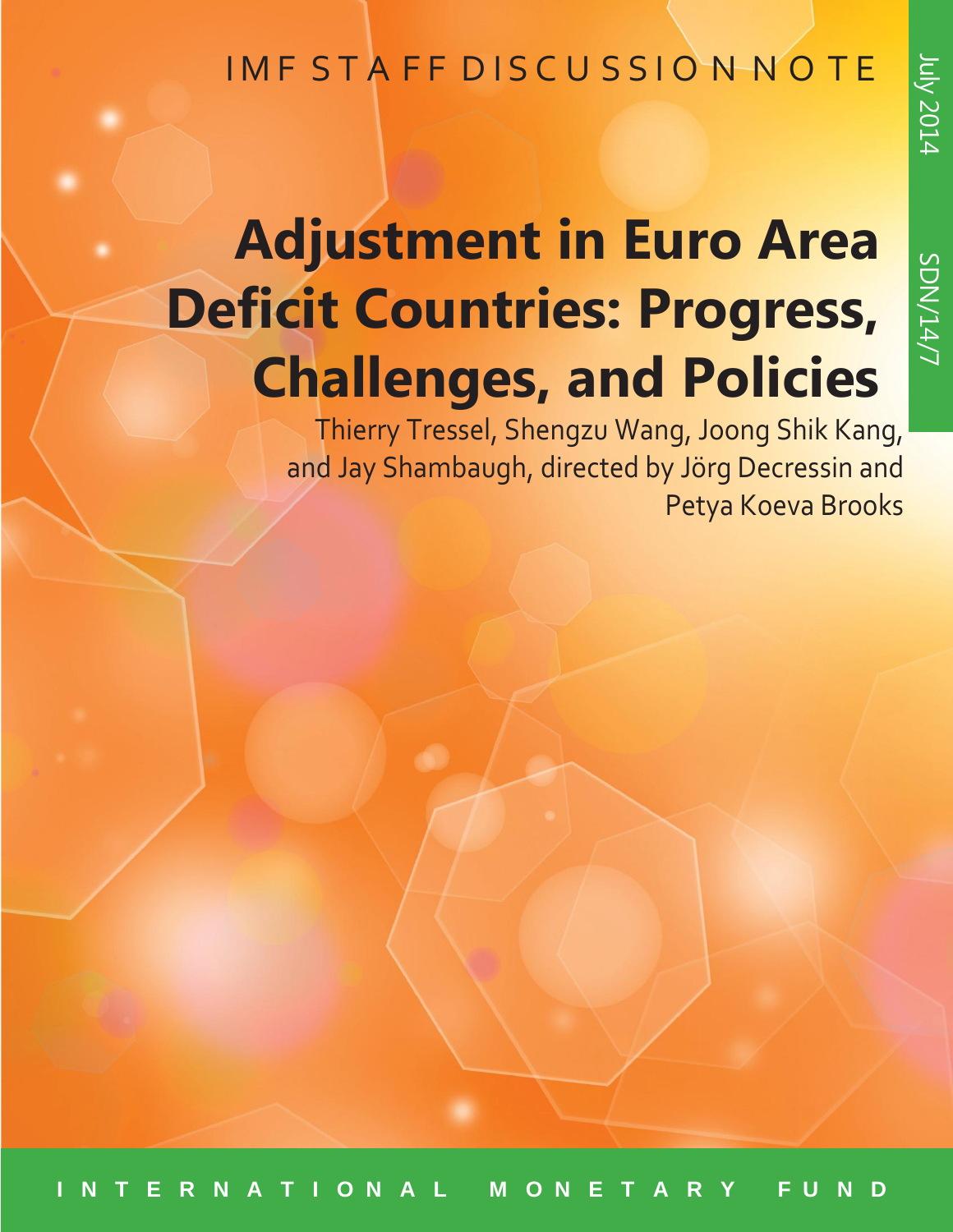#### INTERNATIONAL MONETARY FUND

#### European Department and Research Department

### **Adjustment in Euro Area Deficit Countries: Progress, Challenges, and Policies**

Prepared by Thierry Tressel, Shengzu Wang, Joong Shik Kang, and Jay Shambaugh, directed by Jörg Decressin and Petya Koeva Brooks $^1$ 

Authorized for distribution by Reza Moghadam and Olivier Blanchard

July 2014

**DISCLAIMER: This Staff Discussion Note represents the views of the authors and does not necessarily represent IMF views or IMF policy. The views expressed herein should be attributed to the authors and not to the IMF, its Executive Board, or its management. Staff Discussion Notes are published to elicit comments and to further debate.**

| JEL Classification Numbers: | F10, F14, F16, O52, P51                                                                                                      |
|-----------------------------|------------------------------------------------------------------------------------------------------------------------------|
| Keywords:                   | Euro Area; Crisis; Current account; Rebalancing;<br>Competitiveness; External stability; Labor market; Structural<br>reforms |
| Authors' E-mail Addresses:  | Ttressel@imf.org; Swang2@imf.org; Jkang@imf.org;<br>jshambaugh@email.gwu.edu                                                 |

 $^{\text{1}}$  The authors are grateful to Olivier Blanchard, Mahmood Pradhan, Antonio Spilimbergo, and colleagues in the European, Communication, Research, and Strategy, Policy, and Review Departments of the IMF for useful discussions and comments.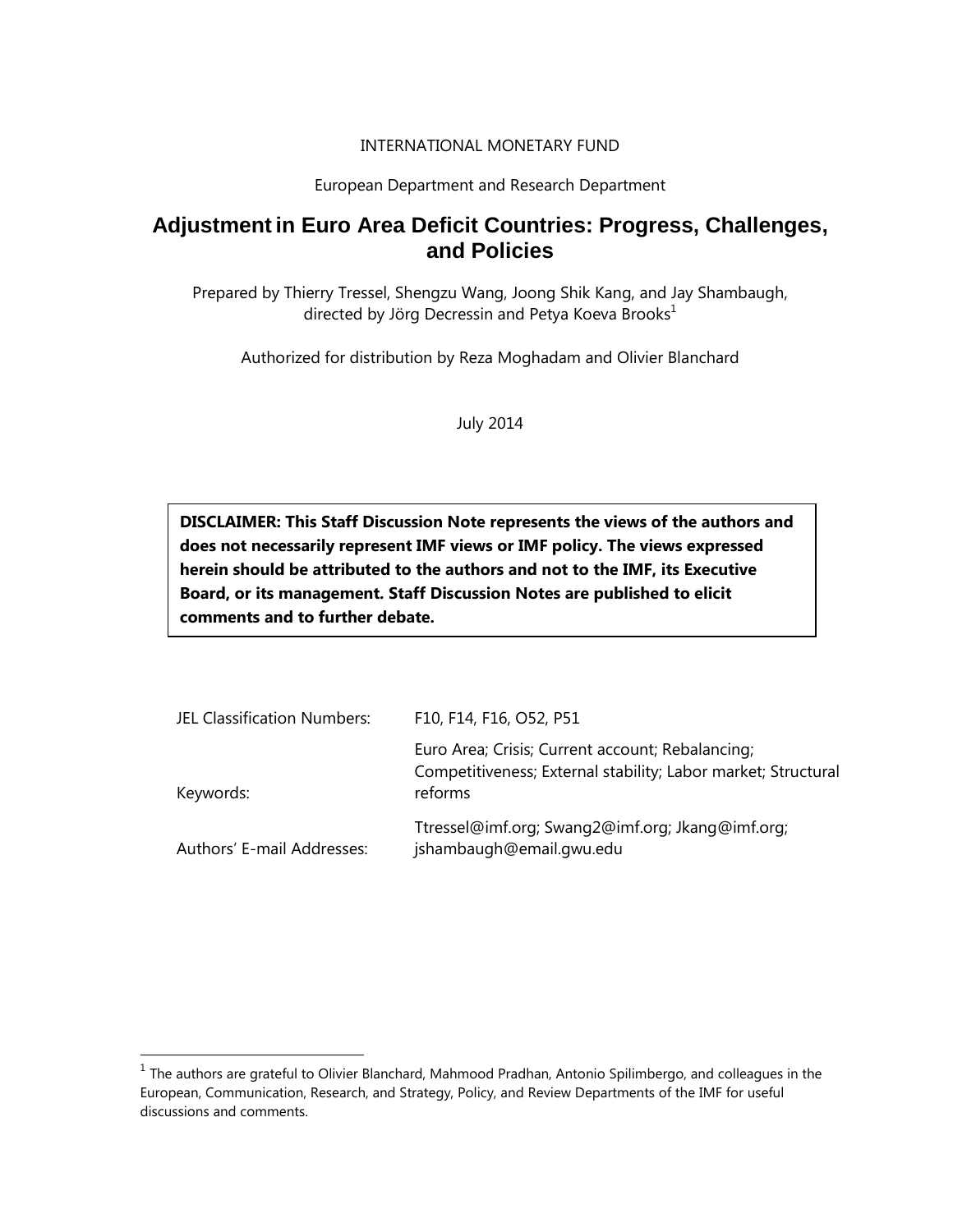# **Contents**

| ADJUSTMENTS IN THE EURO AREA: STYLIZED FACTS AND CROSS-CUTTING THEMES13 |  |
|-------------------------------------------------------------------------|--|
|                                                                         |  |
|                                                                         |  |
|                                                                         |  |
|                                                                         |  |
|                                                                         |  |
|                                                                         |  |
|                                                                         |  |
|                                                                         |  |
|                                                                         |  |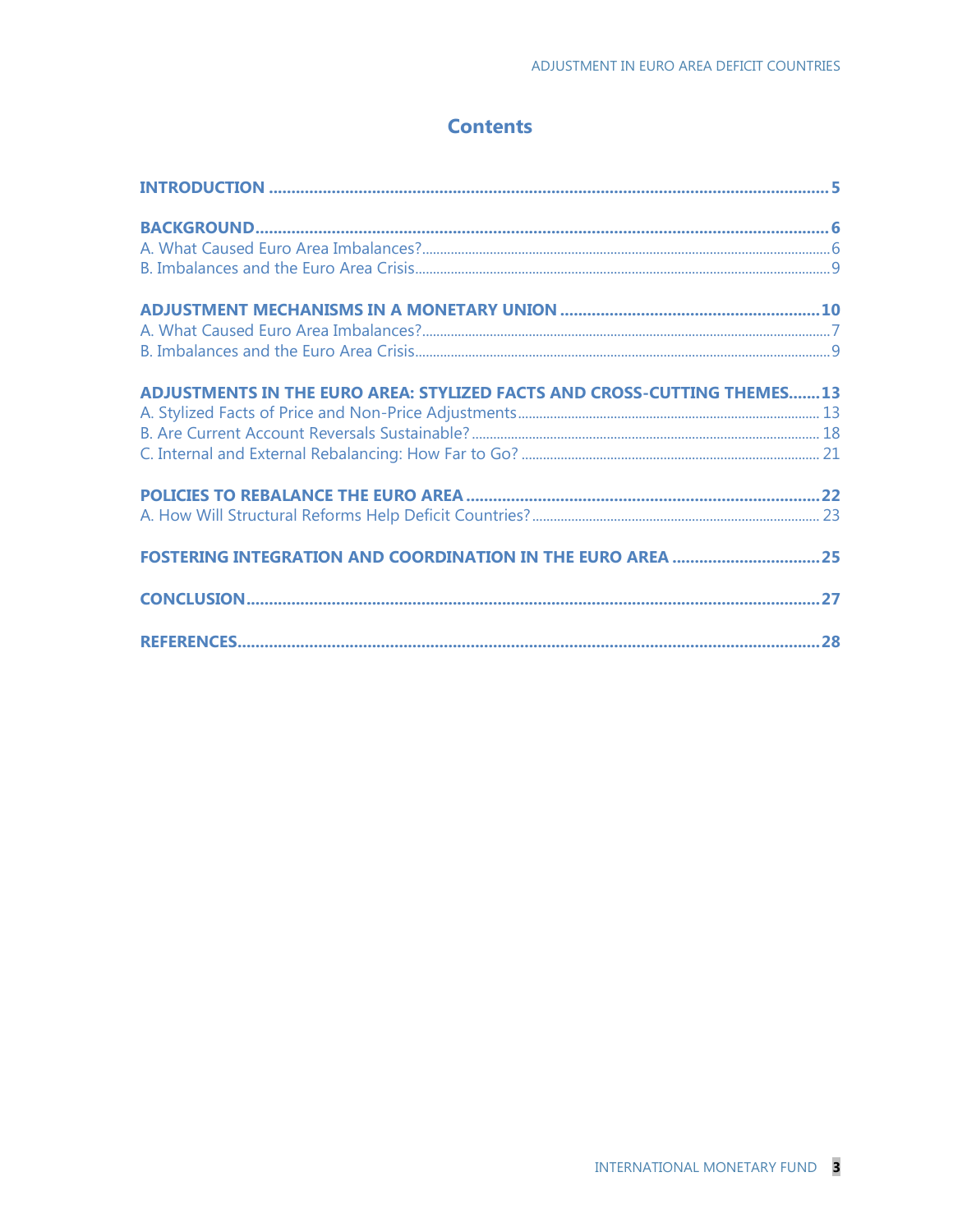## **EXECUTIVE SUMMARY**

- Imbalances within the euro area have been a defining feature of the crisis. Since the start of Economic and Monetary Union (EMU), several euro area "deficit" economies have accumulated large net foreign liabilities (NFLs) on the back of domestic demand booms and large capital inflows. These included Greece, Ireland, Portugal, and Spain. When the crisis hit, capital inflows stopped, and liquidity dried up. The deficit economies suffered deep recessions and very large increases in unemployment rates. The primitive forces that caused external imbalances have partly been reined in, including scaled-back expectations about future productivity growth and related capital flows and reduced implicit guarantees owing to financial sector reforms and policy actions, including debt restructuring.
- However, many additional adjustments are needed to achieve the dual objectives of restoring external balance––that is, a NFL position that is deemed sustainable by market participants––and internal balance, namely sufficiently high and sustainable growth to reduce unemployment to acceptable levels. Given the absence of nominal exchange rates, relative price adjustment needs to come via relative changes in prices and costs: internal devaluations. To the extent that these devaluations are achieved mainly by falling prices in deficit rather than rising prices in surplus economies, they can reduce domestic demand and exacerbate debt overhang problems.
- Relative price adjustments have been proceeding gradually. The real effective exchange rates of the deficit countries have depreciated by 10–25 percent. These depreciations have been driven largely by reductions in unit labor costs (ULCs) due to shedding of labor. While exports have typically rebounded, slumping internal demand (and imports) account for much of the reduction in current account deficits. This trend has not been matched by stronger demand and narrower current account surpluses elsewhere in the euro area. Thus the current account balance of the euro area as a whole has shifted from deficit into surplus, and internal rebalancing has come with subdued activity, notably very high unemployment in the deficit economies, contributing to more painful adjustment. Under current projections, it will take a long time before the NFLs of the deficit countries decline to levels that are common elsewhere. In the meantime, the net foreign assets of surplus economies, such as Germany and the Netherlands, have continued to expand.
- In the short run, weak demand for exports from euro-area partner economies and very low inflation in the euro area are hindering the internal rebalancing. Therefore, macroeconomic policies are needed to support demand and bring inflation in line with the "below but close to 2 percent" medium-term price stability objective, as well as further bank balance sheet repair to improve prospects for credit and investment. Structural reforms in labor and product markets are critical to improve productivity and support the reallocation of resources to tradable sectors in the medium run, thereby helping deficit countries to grow within a tighter external budget constraint. Continued institutional reforms at the EU and euro area levels, particularly to complete the Banking Union and develop capital markets, are important to ensure proper financial intermediation. Going forward, elements of a Fiscal Union to create some fiscal integration among Member States would facilitate risk sharing and adjustments in the euro area.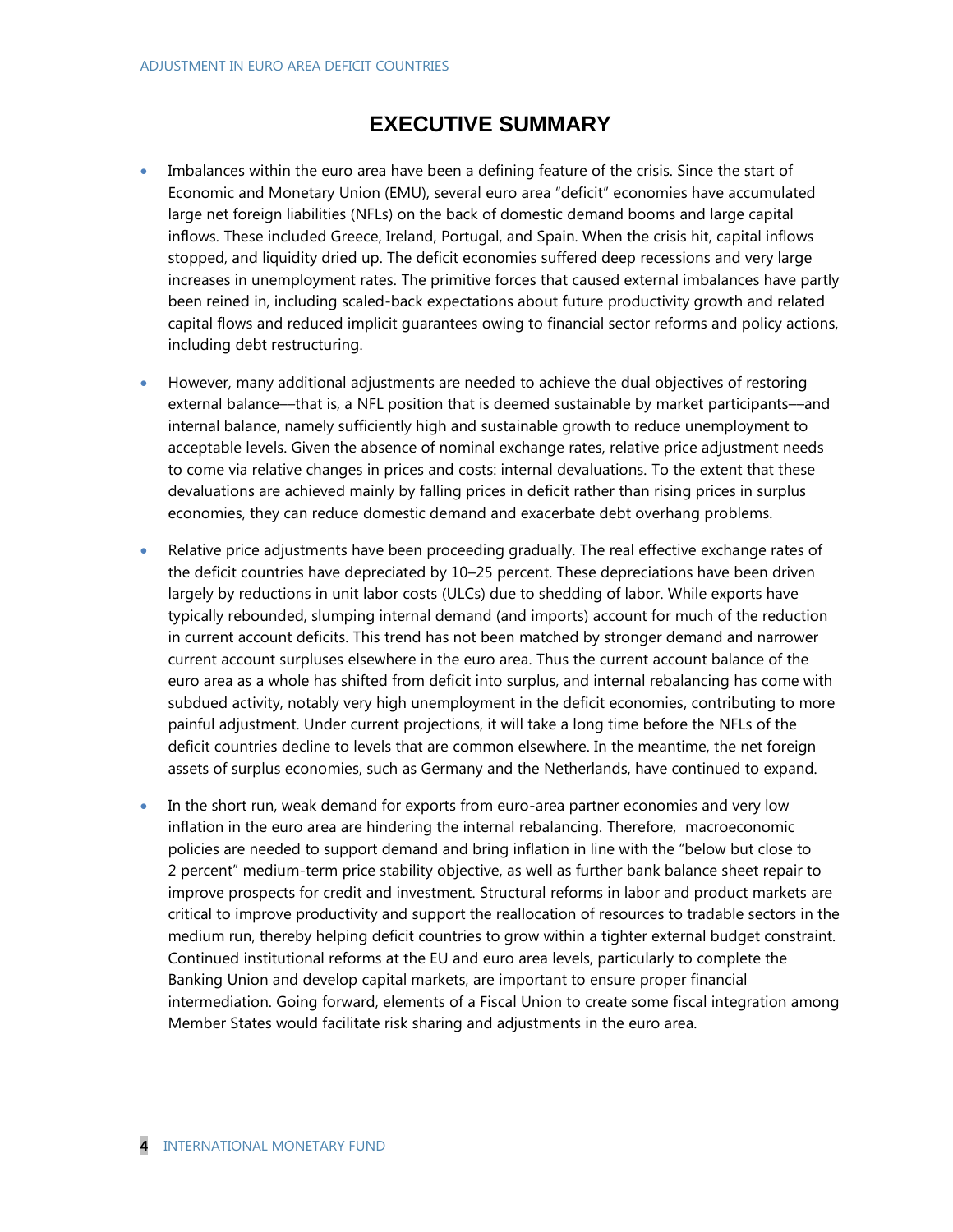# **INTRODUCTION**

*"A major effect of EMU is that balance of payments constraints will disappear in the way they are experienced in international relations. Private markets will finance all viable borrowers, and savings and investment balances will no longer be constraints at the national level."(European Commission, 1990, "One Money, One Market")*

1. *The Economic and Monetary Union: origins.* In 1989, The Delors Report made the case for the EMU, arguing that a union with perfect capital mobility would strengthen the EU single market.<sup>2</sup> It would eliminate exchange rate volatility, prevent balance-of-payment crises, and therefore foster trade and financial integration among participating countries. Institutional convergence would follow, while trade and cross-border financial integration would ensure that viable private consumption and investment of member countries would always be financed.

2. *Concerns*. Many were concerned about the viability of a monetary union that did not seem to meet key criteria of an optimal currency area, such as very similar national business cycles, a high degree of labor mobility, and significant cross-country fiscal risk sharing. In the event, the creation of the euro triggered a substantial convergence of nominal interest rates on the back of important but uneven financial market integration and wide divergences in national economic developments (Laeven and Tressel, 2013a). Relatively little attention was given to the ballooning NFLs of several economies, as external adjustment of individual countries was expected to occur progressively through expansions or contractions of monetary aggregates (see Wyplosz, 2006, for a review of the debates). However, some commentators noted that the macroeconomic heterogeneity across member states could become a source of concern (Mongelli and Wyplosz, 2008; Lane, 2006).

3. *The crisis*. After the creation of the euro, market perceptions about risks related to banks, firms, and governments had become increasingly less related to nationality. As capital flowed

into the deficit economies––particularly Greece, Ireland, Portugal, and Spain, this fuelled domestic demand and housing booms. Their current account balances, which in some cases already posted significant deficits, recorded very large declines, and NFLs accumulated to very high levels. The hoped-for progressive external adjustment through monetary aggregates did not occur. Rather, market perceptions about risks became again strongly associated with individual countries, for example Greece and Portugal, and the euro area countries with large NFLs experienced sudden reversals



of capital inflows in 2010–2012 (IMF, 2011). As private capital withdrew from the stressed economies, adverse sovereign-bank-real economy feedback loops exacerbated the crisis (IMF,

<sup>&</sup>lt;u>2</u><br><sup>2</sup> Report on Economic and Monetary Union in the European Community, Committee for the Study of Economic and Monetary Union, chaired by Jacques Delors President of the European Commission, 1989.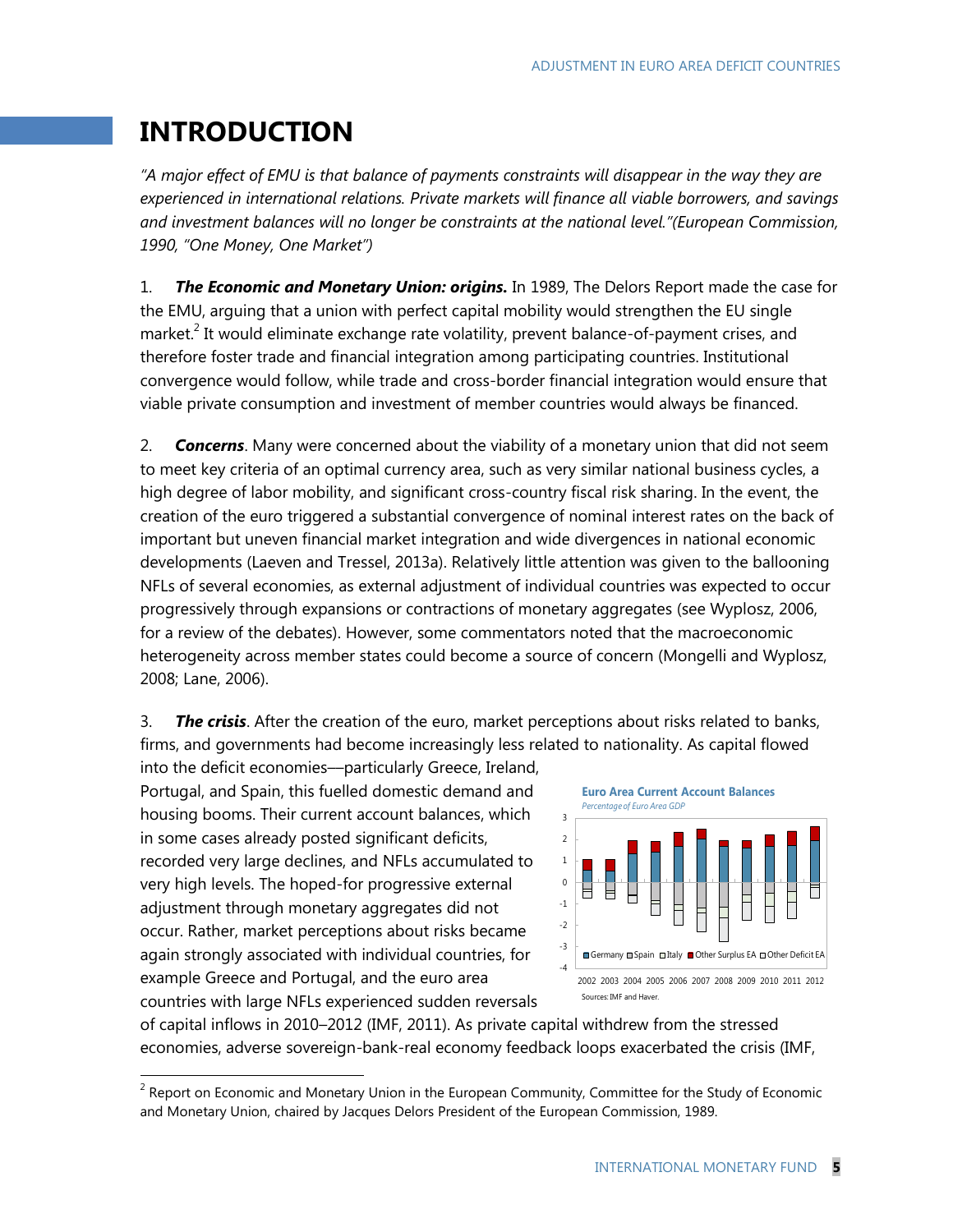2012; Shambaugh, 2012). In part, these feedback loops arose because safety nets and backstops remained national. This provided fertile ground for fears of exits from the monetary union. As a result, the balance of payment of individual countries——which normally should not matter in a monetary union——became a critical source of risk. Various interventions from the European Central Bank (ECB), member states, and multilateral organizations were needed to stabilize the situation, including official financing and debt restructuring.

4. *The adjustment.* Since then, external imbalances within the euro area have narrowed, while large internal imbalances have emerged. External adjustment has been asymmetric. Economies with current account deficits have seen those narrow appreciably (even turning into surpluses in some cases), whereas those with surpluses have not seen commensurate declines. A large share of the decline in current account deficits is related to slumping activity. Thus, progress with respect to reducing external imbalances and rebuilding competiveness has been associated with large internal imbalances, notably very high unemployment. Furthermore, while current account deficits are greatly reduced, the large NFLs have declined only very moderately.

5. *Scope of the paper.* To contribute to the ongoing debate, this paper provides a critical analysis of the rebalancing of euro area deficit countries. The paper focuses on "deficit economies," defined as the euro area economies that accumulated very large current account deficits and net external liability positions in recent years and suffered severe market pressure: Greece, Ireland, Portugal, and Spain. While Italy also suffered severe market pressure and an erosion of external competitiveness, its current account deficit and net external liability position in percent of GDP were much smaller than those of the deficit economies. The critical role of surplus economies in helping along relative price adjustment within the euro area is left to future research. Nonetheless, developments in Germany, along with those in Italy and France, are discussed in various places for the sake of comparison and completeness. After providing some background on the causes of the imbalances and a brief narrative of the crisis (section II), the paper describes the adjustment mechanisms within a monetary union (section III), before presenting stylized facts on the progress with rebalancing and remaining adjustments going forward (section IV). Section V discusses policies to facilitate the internal and external rebalancing of deficit countries. Section VI concludes.

# **BACKGROUND**

 $\overline{a}$ 

### **A. What Caused Euro Area Imbalances?**

6. *Expectations of economic convergence.* <sup>3</sup> The build-up of large external imbalances in the deficit economies had multiple, intertwined causes. A commonly held view at the start of EMU was that the removal of exchange rate risk and of other transaction costs would trigger "downhill" capital flows, leading to the convergence of income levels within the euro area

 $3$  The emergence of large external imbalances was also a global phenomenon (Blanchard and Milesi-Ferretti, 2009). With a strong global expansion and the apparent success of the "great moderation", global risk aversion and interest rates declined and were accompanied by a large increase in cross-border capital flows.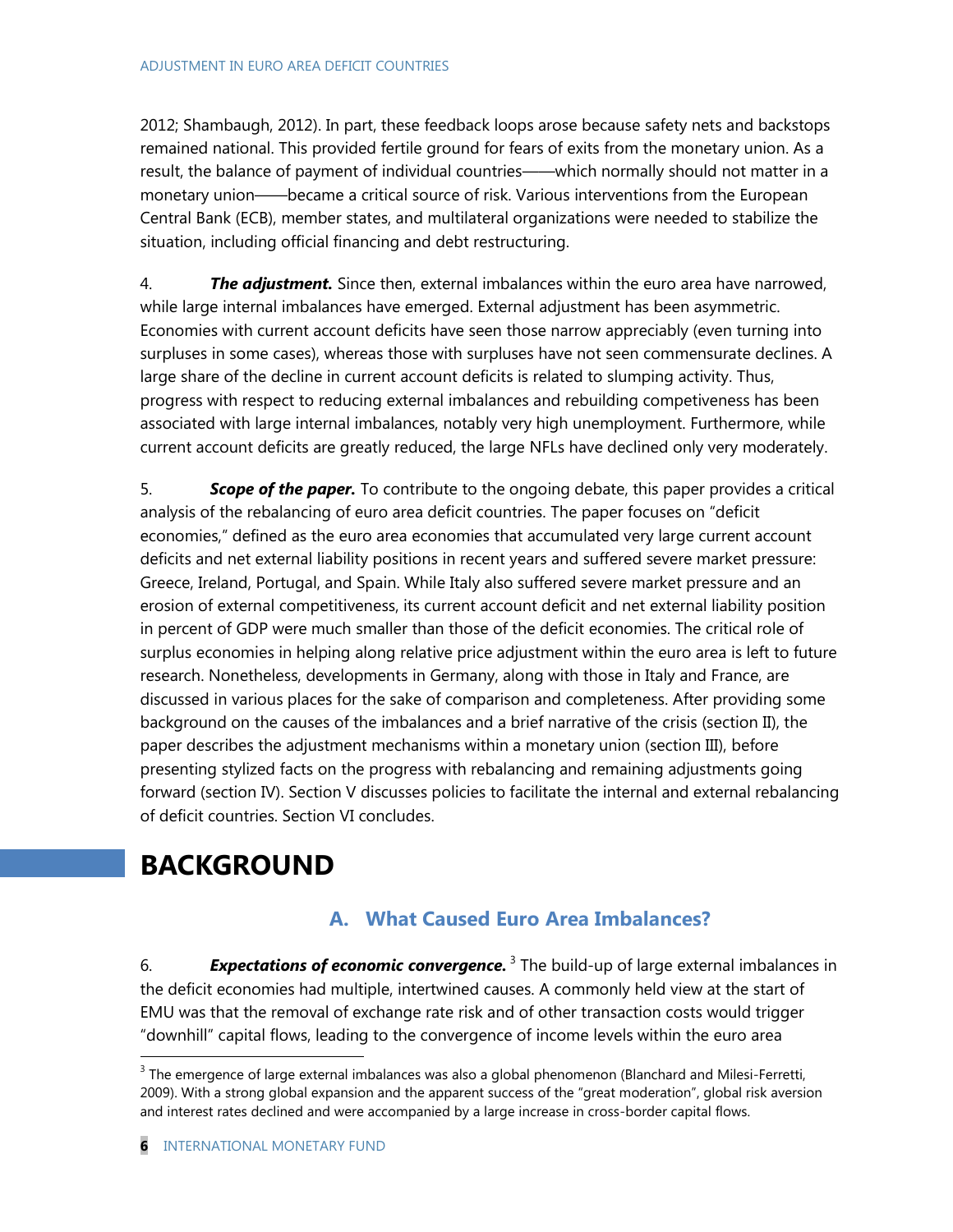(Blanchard and Giavazzi, 2002; Schmitz and von Hagen, 2007).<sup>4</sup> Current account deficits, real exchange rate appreciations, and positive inflation differentials of deficit countries vis-à-vis the rest of the euro area would then be healthy by-products of a Balassa-Samuelson effect (European Commission, 2008).

7. *Exuberant investors fuelled domestic demand booms in deficit economies in search of higher yields.* Capital flowed steadily from core euro area countries, especially Germany and France (and the United Kingdom in the case of Ireland), mostly toward deficit countries' sovereigns or banks (Chen and others, 2012). The capital flows financed property booms (especially in Ireland and Spain, but also in Greece), at the expense of tradable sectors (IMF, 2011). The latter undermined prospects for repaying debts in the future (Giavazzi and Spaventa, 2010). Higher growth and domestic demand helped fuel wage growth in excess of that elsewhere in the euro area and in other trading partners, with the increase in ULCs coming primarily in the non-traded sectors.<sup>5</sup> Interest rates no longer served as signals of macroeconomic pressure points, because market discipline had weakened (IMF, 2011; Honohan, 2009). As sovereign ratings converged, markets adopted procyclical behaviors, and risks were not priced in (Laeven and Tressel, 2013a).

8. **Asymmetric trade shocks.** Asymmetric effects of world trade developments turned out to be significant and exacerbated real exchange rate overvaluations in several deficit countries (Chen and others, 2012). The rise of China displaced several countries' exports from their foreign markets. And higher oil prices contributed to rising trade deficits. At the same time, higher income in oil-producing countries—together with the rise of China—generated strong demand for machinery and equipment exported by Germany (IMF, 2011). German firms continued their outwards integration by setting up production platforms in emerging Europe, boosting its competitiveness and exports to the deficit economies, which by contrast attracted little foreign direct investment (IMF, 2013e).

9. *Decline in transfers and rising income payments.* In many deficit economies, the current account balance worsened more than the trade balance, because of declining private and official transfers and rising net income payments. Typically, falling transfers lead to lower consumption and an improved trade balance, as the recipient country adjusts to the income shock. But this did not happen, perhaps because private agents in the deficit economies anticipated rising incomes and thus took advantage of rising capital inflows to maintain their consumption or investment plans (Kang and Shambaugh, 2013).

10. *Sizeable overvaluations and deteriorating competitiveness.* Signs of overvaluations became visible in several deficit countries (Jaumotte and Sodsriwiboon, 2010). However, the lion's share of the real exchange rate appreciations between 2000 and 2009 was accounted for by the nominal appreciation of the euro vis-à-vis other currencies, even for the countries such as

 $^4$  The boom in Latvia was also triggered by EU accession and optimistic belief of convergence to EU per capita income (Blanchard and others, 2013).

<sup>&</sup>lt;sup>5</sup> Between 2000 and 2009, the ULCs in Germany declined slightly, which helped moderate the average ULC inflation of the euro area.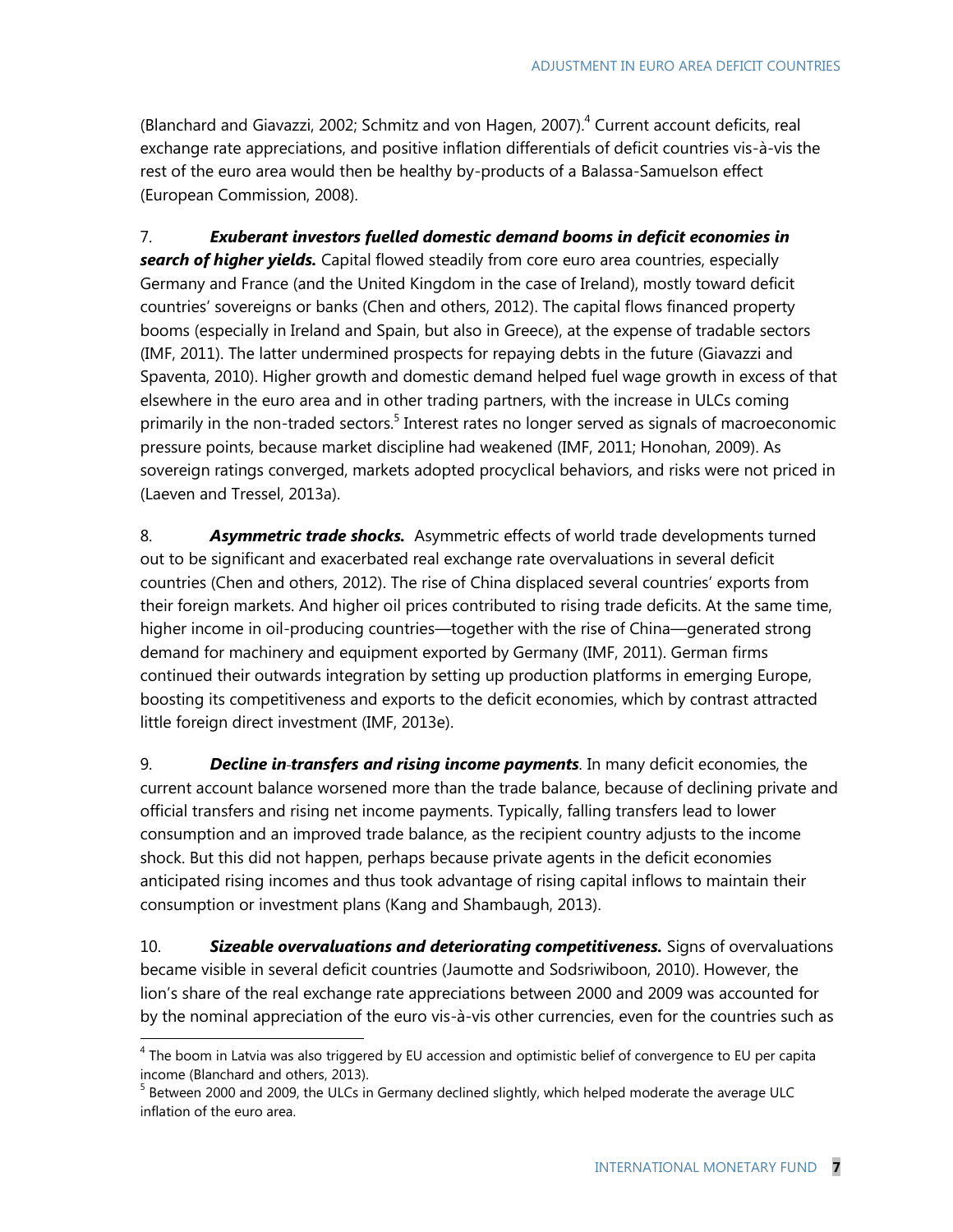Greece and Portugal that entered EMU at a potentially overvalued real exchange rate (Chen and others, 2012).<sup>6</sup> The contribution of relative prices and ULC was smaller. Also, the fact that most of the ULC increase came in the non-tradable sector may explain why exports did not substantially weaken. With the exception of Ireland, none of the crisis countries saw appreciable declines in export market shares during that period.<sup>7</sup> But their shares stagnated within the euro area, despite the removal of exchange rate risk. While not conclusive, this suggests that booming domestic demand and related developments were important factors behind the build-up of external imbalances, with deteriorating competitiveness and labor market rigidities exacerbating these imbalances.<sup>8</sup>

11. *Low productivity and structural rigidities.* Initial expectations about productivity growth in the deficit economies turned out overly optimistic, and real labor productivity growth declined relative to the euro area average (Chen and others, 2012; van Ark, 2013). Rigidities in labor market institutions meant that even at the peak of the boom, unemployment rates in the deficit economies remained relatively high, except in Ireland, while ULCs increased.

12. *Set-up of the Economic and Monetary Union.* The functioning of the EMU reinforced the accumulation of large external imbalances.

- *Weak banking supervision.* The large current account deficits, rising external indebtedness, and growing asset-liability maturity mismatch of banks did not translate into policies to rein in related risks. Banks continued to easily expand across borders. National banking regulators could not constrain the behavior of foreign branches, while foreign regulators did not internalize cross-border spillovers of their banks (Goyal and others, 2013). No supervisor had a full picture of the growing risks. Supervisory bias toward "national champions" reinforced incentives to ignore the buildup of financial excesses in parts of the euro area (Veron, 2013).
- *Weak demand management.* By targeting interest rates that are adequate for the average inflation rate in the euro area, the single monetary policy may have exacerbated the divergence of domestic demand conditions (the so-called "Walters critique").<sup>9</sup> In deficit economies, where inflation rates were higher than in other parts of the currency area, low real interest rates contributed to booming domestic demand and widening the current account deficits (Mongelli and Wyplosz, 2008; Lane, 2006). Fiscal policies did not mitigate the demand expansions, partly because output gains caused by the booms were mistaken for permanent improvements (IMF, 2011; European Commission, 2008) and partly because there are political limits to running large fiscal surpluses. The Stability and Growth Pact was not

 $6$  While experiences varied across countries, export competitiveness remained weak or worsened during the early 2000s (ECB, 2005; Baumann and di Mauro, 2007; di Mauro and Foster, 2008; Bennett and others, 2008).

 $7$  While Ireland lost market share in merchandise trade as part of a shift over toward a more services-intensive economy, its service market share increased in 2000s (Nkusu, 2012).

 $^8$  A well-studied example is the case of Portugal. At the start of the EMU, Portugal's commitment to join EMU had created expectations of convergence, but productivity stagnated and ULCs rose, hurting external competitiveness (Blanchard, 2007).

 $9$  Suarez (2010), for example, argued that the single monetary policy was excessively loose for Spain.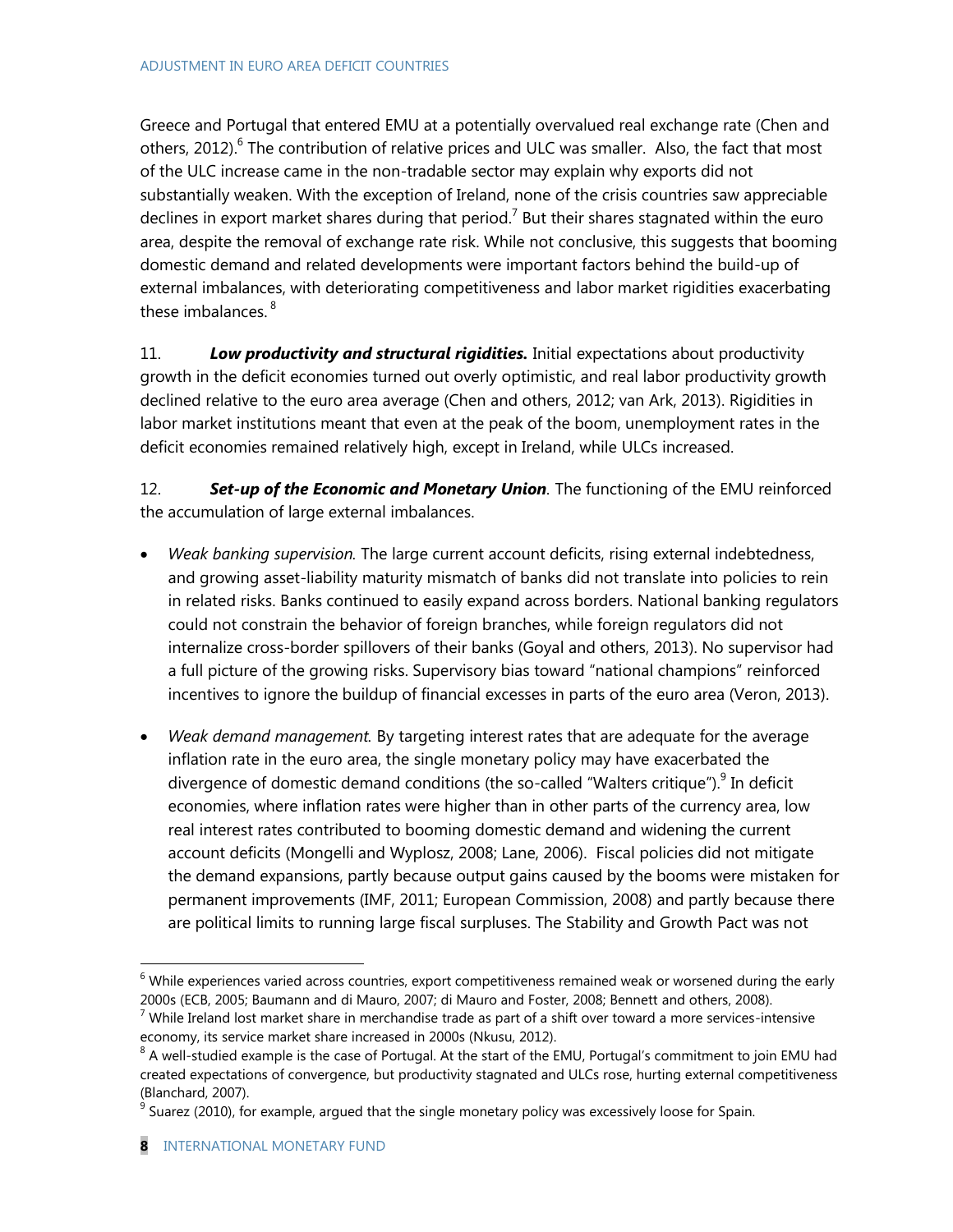enforced, including by France and Germany. But lack of fiscal discipline was a major factor behind external imbalances mainly in Greece and, to a much lesser extent, in Portugal (IMF, 2011; Blanchard, 2007).

 *Implicit guarantees.* Under EU prudential rules, sovereign exposures carried a zero risk weight in all euro area countries. The ECB collateral policy treated all euro area sovereign bonds as safe assets and accepted a broad set of financial assets as collateral (Cheun and others, 2009). This helped reduce credit risk and enhanced refinancing and funding capacities of euro area banks, thereby contributing to their cross-border expansions and the mispricing of risks (Buiter and Sibert, 2005). Such factors helped create perceptions of implicit guarantees, in spite of the "no bail-out" clause enshrined in the Treaty on the Functioning of the European Union.

### **B. Imbalances and the Euro Area Crisis**

13. *Events.* All euro area countries that had large external imbalances experienced severe financial stress when the crisis started. Against the backdrop of the rise in global risk aversion, the trigger was Greece's fiscal data in the fall of 2009, which had vastly understated the true fiscal deficit of the country. Greece lost access to capital markets. The Troika program of May 2010

provided official funding. The ensuing crisis further destabilized Ireland's banking system and its sovereign in September of 2010, and spread to Portugal in the spring of 2011. The systemic nature of the crisis intensified in the summer of 2011, as market concerns about banks and sovereigns spread to Italy and Spain. A generalized freeze of wholesale funding hit euro area banks, including those from core countries in the fall of 2011. In the first half of 2012, adverse sovereign-bank loops intensified financial stress in Spain and Italy, with markets concerns about euro area exit (IMF, 2012 and IMF, 2012b).



Sources: IMF, World Economic Outlook database.

14. *Fragmentation.* The reassessment of macro-financial risks resulted in a drastic reduction of cross-border exposures within the euro area, causing a sudden stop of capital flows and generating adverse sovereign-bank links in the deficit countries (Merler and Pisani-Ferry, 2012; Tressel, 2012; Laeven and Tressel, 2013b). Conditions in retail deposit and lending markets diverged. The fragmentation of the financial system severely tightened the external budget constraint of euro area deficit countries, forcing a drastic rebalancing of current accounts, and slowed the internal rebalancing by disrupting the transmission channels of monetary policy and creating procyclical macroeconomic conditions (Goyal and others, 2013; Al-Eyed and Berkmen, 2013).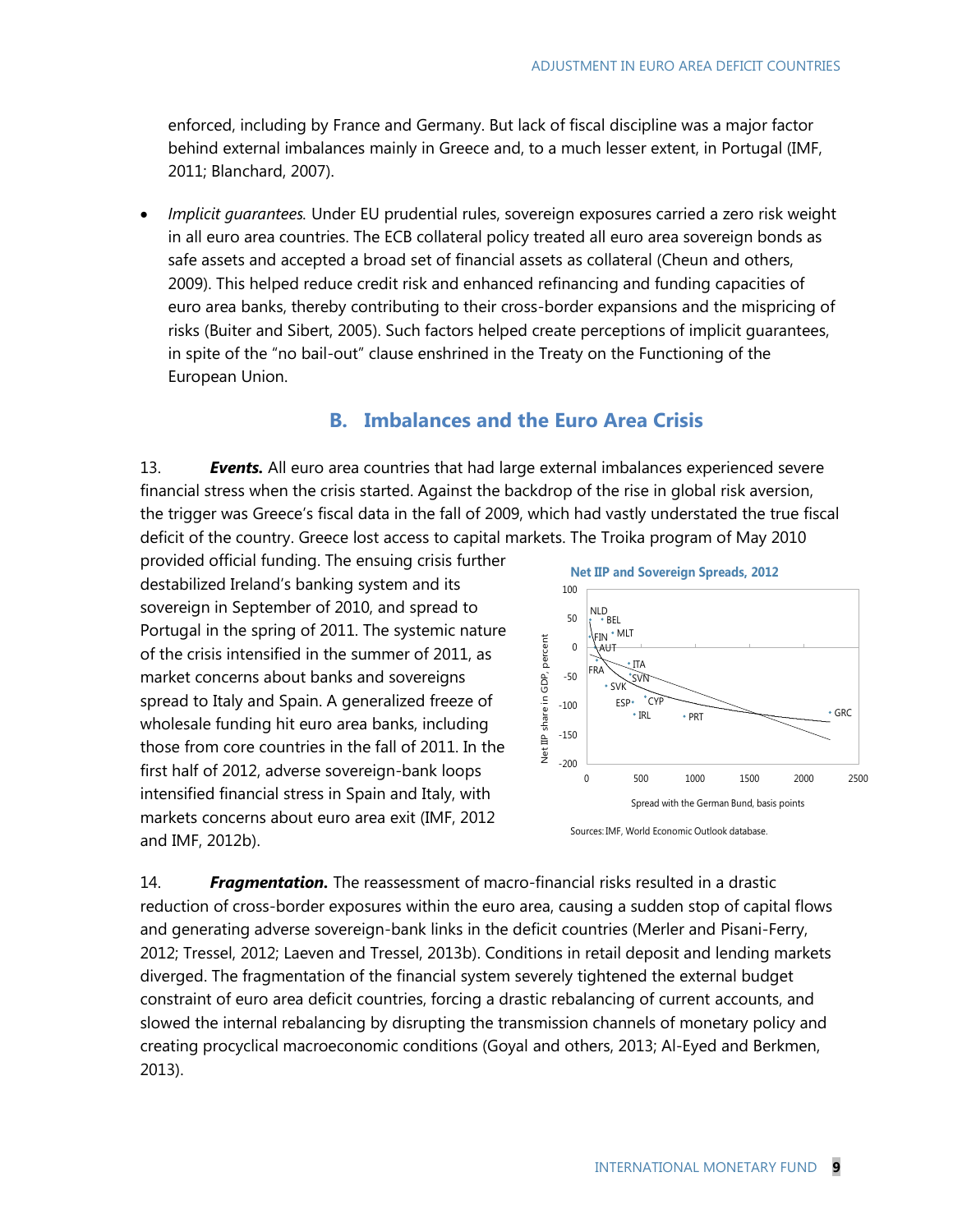# **ADJUSTMENT MECHANISMS IN A MONETARY UNION**

15. *Adjustment mechanisms***.** In the short run, faced with a tighter external funding constraint, the deficit countries need official financing and bank liquidity support to fill a financing gap in the balance of payments. In the medium term, with no nominal exchange rate adjustment, these economies need to achieve an internal devaluation to close output gaps and lower unemployment rates via an expansion of their tradable sectors, including more exports and fewer imports. This change will also ensure that once financing constraints ease, current accounts will not deteriorate again. The internal devaluation entails a decline in domestic ULCs relative to those of trading partners—through a decline in relative wages or/and increases in labor productivity and other non-price adjustments (e.g., related to product quality).

16. *Role of the central bank and of official support.* Adjustment has been supported by the provision of official financing to the three program countries––Greece, Ireland, and Portugal.

1,700

The overall support provided by the Eurosystem to banks or sovereigns of various euro area countries is reflected in the Target 2 balances, which indicate that the interventions filled a private financing gap in the balance of payments of individual countries. $^{10}$  This support provided a necessary cushion and policy space for these countries to undergo structural adjustments under tighter external budget constraints.<sup>11</sup>

#### 17. *Real exchange rate adjustments.* In the absence of a nominal exchange rate at the



**Change in IIP Liabilities: Greece, Italy, Ireland, Portugal, and Spain** (cumulative change from 2010 Q1 to latest, billion euros)

 $\Box$  Other investment by MFIs

 $2,200$  Portfolio **E** FDI<br>1.700 **E** Fin. Derivative  $\Box$  Oth

country level, two interrelated relative price adjustments are necessary to achieve an "internal devaluation."

l  $^{10}$  Target 2 balances are settlement operations between national central banks and the ECB in a decentralized system. These balances are linked to the balance of payment of individual countries and reflect a discrepancy between net private capital flows and the current account (Cour-Thimann, 2013). Liquidity operations of the Eurosystem included the Long-Term Refinancing Operations (LTROs) and the Securities Market Program (SMP) of the ECB and the Emergency Liquidity Assistance (ELA) operations by national central banks.

<sup>&</sup>lt;sup>11</sup> The magnitude of official support is broadly comparable to what the U.S. Federal bodies provided during the crisis. But in the United States, federal official guarantees and direct capital injections also played an important role (IMF, 2010). In the euro area, total official lending disbursed support reached about €400 billion at the end of the first quarter of 2013, the Securities Markets Programme was valued at approximately €200 billion in January 2013, and the total value of Target 2 liabilities of deficit countries reached a maximum of €794 billion at the end of the second quarter of 2012, hence a total of about 45 percent of 2012 GDP of the five deficit countries. By comparison, in the United States support to the private sector from the Treasury, Federal Deposit Insurance Corporation, and the Federal Reserve reached a maximum of 32 percent of GDP during 2008–2010. Some support may not require actual use of financial resources, such as the Outright Monetary Transactions, which played an important role in stabilizing the euro area by providing a strongly credible backstop to sovereign bond yields.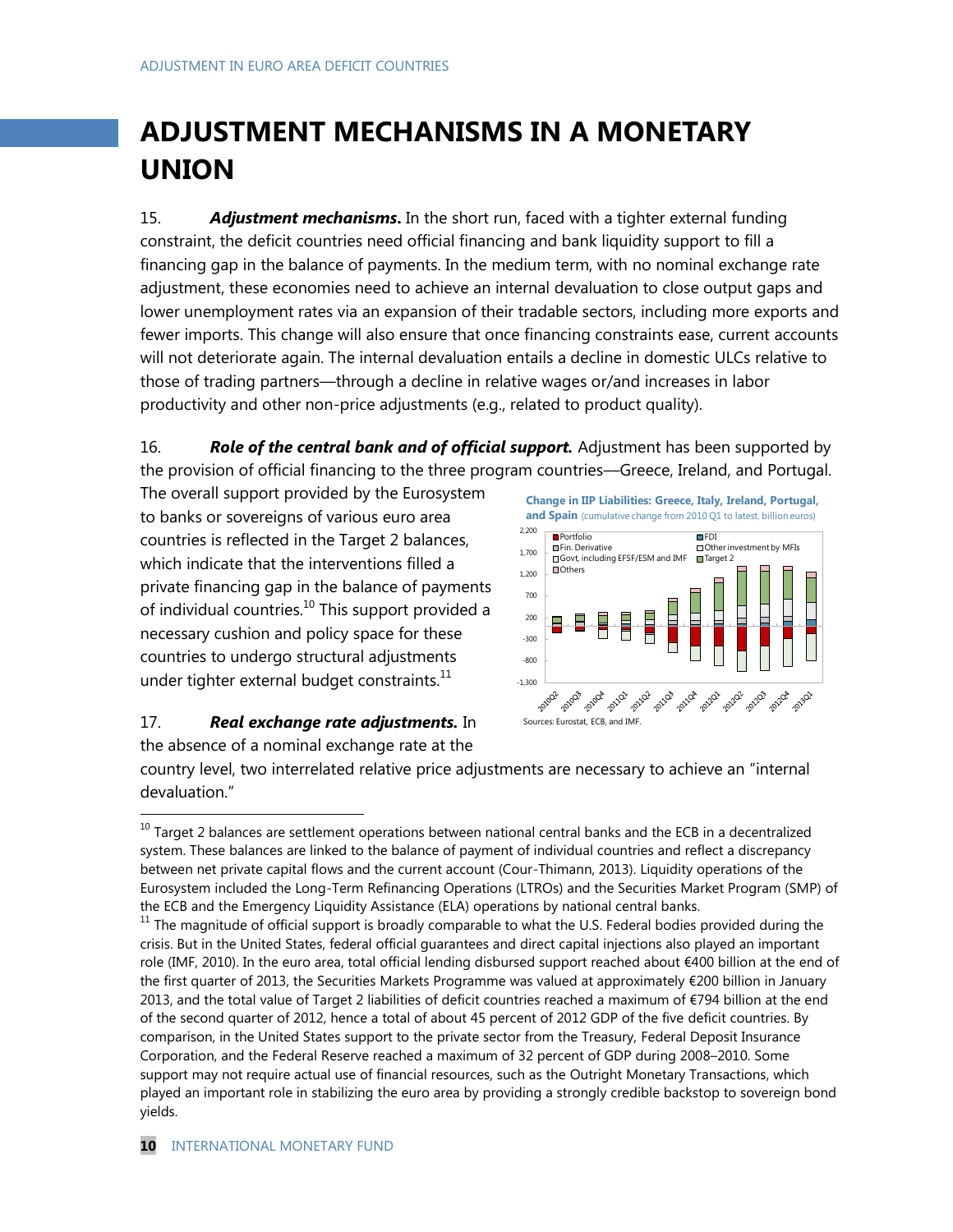- *Domestic prices versus foreign prices.* The first adjustment involves a decline in the price of domestic tradable goods relative to foreign tradable goods to boost exports and enhance the attractiveness of domestically produced tradable goods relative to imports. On the supply side, these price adjustments involve adjustments in production costs, including wages. On the demand side, they generate changes in final consumption prices that induce expenditure switching from foreign to domestically produced goods.
- *Tradable versus non-tradable.* The second adjustment involves an increase in the profitability of tradable goods relative to non-tradable goods. This facilitates a reallocation of resources from the production of non-tradable goods to tradable goods, which is needed to restore full employment within a tighter external funding constraint. This reallocation can come through falling ULCs in tradable (relative to non-tradable) sectors or via falling non-tradable prices (which can also help lower the production costs of domestically produced tradable goods that require intermediate non-tradable inputs).

18. *Export competitiveness.* Gains in export competitiveness can be realized through higher productivity in tradable production or by moving up product quality ladders. A higher quality of products or differentiation from competitors ensures that the initial improvement in price competitiveness achieved through relative price adjustment is sustained over time.<sup>12</sup>

19. *Internal rebalancing***.** Together with external rebalancing, adjustments are also needed to restore the internal balance, that is, closing large output gaps and reducing very high unemployment rates. While achieving external rebalancing through expenditure switching would be desirable, cross-country evidence on global rebalancing since the crisis shows that deficit countries have achieved external adjustment primarily through demand compression. The result has been disappointing growth and stubbornly high joblessness (Lane and Milesi-Ferreti, 2011).

20. *Labor mobility.* Labor mobility across member states can play a significant contribution in the adjustment by cushioning the need for demand compression arising from lower wages and higher unemployment during the internal devaluation process. Evidence from the United States suggests that labor mobility (outflows of workers to more productive member states) is an important adjustment mechanism to state specific shocks (Blanchard and Katz, 1992). However, various studies document that labor mobility is significantly weaker in European countries than in the United States (see Decressin and Fatás, 1995; Dao, Furceri and Loungani, 2014; Obstfeld and Peri, 1998). Also, labor outflows can aggravate debt overhang problems and thereby slow down the adjustment (Shambaugh, 2012).

21. *Financial support from the center to smooth adjustment*. In a monetary union with complete banking and fiscal unions, such as the United States, individual member states' intertemporal budget constraints are less relevant than in the euro area. Sudden stops of capital impacting entire states are unlikely events. Various mechanisms play a critical role in

<sup>&</sup>lt;sup>12</sup> Tressel and Wang (2013) present trade similarity indices. See also ECB (2008) for a detailed analysis of the structure of exports of euro area countries.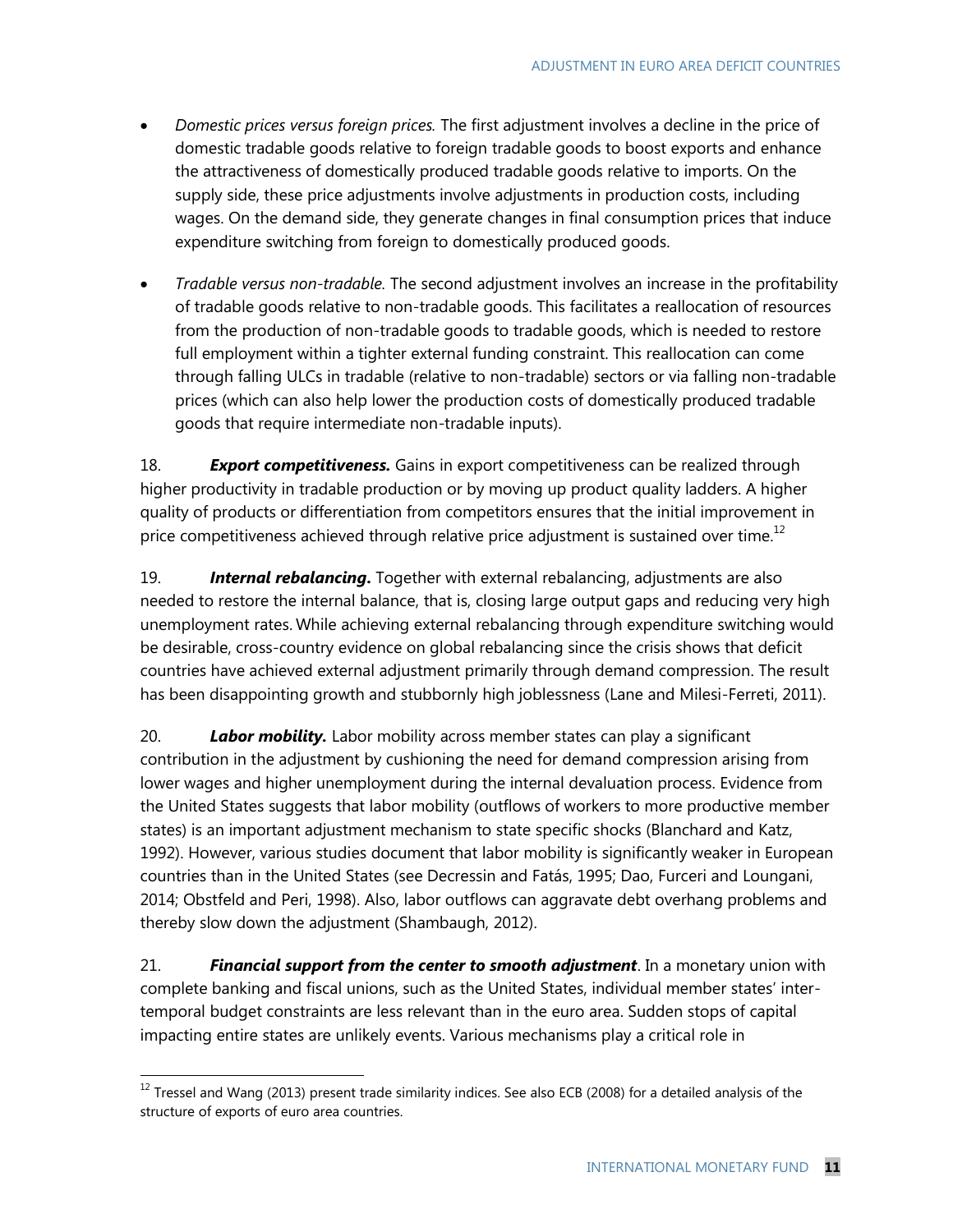diversification of risks and mitigating procyclical forces at the local level, and thus facilitate the adjustment to shocks.

 *Fiscal transfers from the center.* Various studies that have quantified the extent of fiscal risk sharing in monetary unions, in particular in the United States, find that about 15 to 30 percent of the initial shock is typically smoothed.<sup>13</sup> Beyond cyclical smoothing, there are also

substantial long-term flows of federal transfers within the United States that far exceed flows within the euro area. This can help smooth long periods of adjustment or imbalances across areas. The cumulative amount of net federal transfers over several decades can be very large for states that are net receivers of federal transfers (see table).

| Table 1. Cumulative balance of net federal transfers at |                     |  |  |
|---------------------------------------------------------|---------------------|--|--|
| the state level (1990-2009)                             |                     |  |  |
| <b>States</b>                                           | % of 2009 state GDP |  |  |
| New Jersey                                              | 150                 |  |  |
| $C_{\alpha\mu\mu\lambda\alpha}$                         | 10 $\epsilon$       |  |  |

| New Jersey                                                                                   | 150    |  |
|----------------------------------------------------------------------------------------------|--------|--|
| Connecticut                                                                                  | 106    |  |
| New York                                                                                     | 87     |  |
| West Virginia                                                                                | $-244$ |  |
| Mississippi                                                                                  | $-254$ |  |
| New Mexico                                                                                   | $-261$ |  |
| $\mathbf{r}$ $\mathbf{r}$ $\mathbf{r}$ $\mathbf{r}$ $\mathbf{r}$ $\mathbf{r}$<br>.<br>$\sim$ |        |  |

Source: IMF staff calculations.

 *Central safety nets and common backstops for the banking system.* Centralized bank resolution, central deposit insurance, and central fiscal backstops facilitate orderly resolutions of overly indebted banks and the diversification of risks across states, thereby preventing contamination of state governments' balance sheets by losses of local banks.<sup>14</sup> These central safety nets and backstops also help stem panics among retail depositors arising from the inability of the local state to honor its safety net engagements. More broadly, such institutional arrangements remove the links between the financing costs of local fiscal authorities and of local banks.

22. *Role of the financial system***.** Country-level consumption could also be smoothed in private credit markets through borrowing and lending and via capital markets through the holdings of diversified portfolios of assets. In the United States, private credit and capital markets play a key role in smoothing income shocks.<sup>15</sup> In contrast, in the euro area, risk sharing through the financial system has been more limited, including during this crisis.<sup>16</sup> In particular, since the start of the euro area crisis, the fragmentation of the euro area banking system has drastically constrained the scope for risk sharing through private credit markets.

<sup>&</sup>lt;sup>13</sup> See literature review in: Toward a Fiscal Union for the Euro Area—Background Technical Staff Notes (IMF Staff Discussion Note 13/9, 2013).

<sup>&</sup>lt;sup>14</sup> See Technical Note, "Single Resolution and Safety Nets", in: "A Banking Union for the euro area: background technical notes" (IMF Staff Discussion Note 13/1).

<sup>&</sup>lt;sup>15</sup> Asdrubali, Sorensen, and Yosha (1996) found for example that about 40 percent of shocks to gross state products are smoothed out by capital markets, 23 percent are smoothed out by credit markets, and 13 percent by the federal government.

 $16$  Furceri and Zdzienicha (2013) estimate that, over the period 1979–2010, there was much less risk sharing in the euro area than in other federations (US, Germany) as about 60 percent of income shocks are *not* smoothed out by fiscal risk sharing or by private risk sharing mechanisms. Kalemli-Ozcan, Luttini, and Sorensen (2013) show that overall risk sharing collapsed in 2010 driven by fiscal consolidations.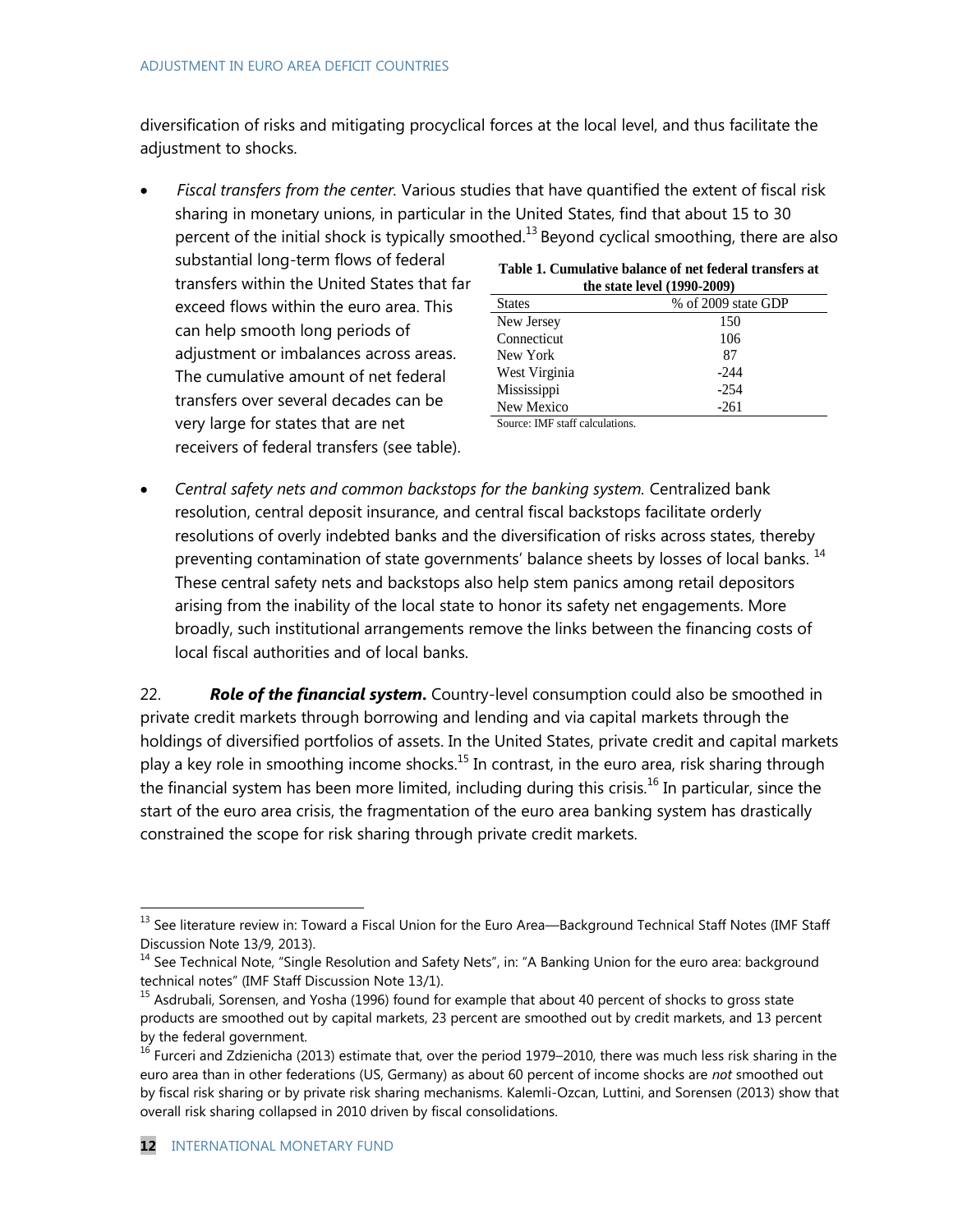# **ADJUSTMENTS IN THE EURO AREA: STYLIZED FACTS AND CROSS-CUTTING THEMES**

### **A. Stylized Facts of Price and Non-Price Adjustments**

23. *Indicators***.** External adjustment in deficit economies is underway. Following on the discussion above, this section presents various indicators of external adjustment to assess the price adjustment across two dimensions: domestic versus foreign and tradable versus nontradable prices. While CPI-based real effective exchange rate (REERs) are useful to document the evolution of final consumption prices relative to trading partners, ULC-based REER (or GDP deflator-based REER) help gauge the evolution of production costs relative to trading partners. The evolution of sectoral ULCs helps understanding adjustment between tradable and nontradable sectors as they reflect developments in wages, employment, and output across sectors. An analysis of export price and non-price indicators sheds further light upon the competitiveness of exported goods (related to competitors). Sectoral data helps assess whether resources are now being reallocated from non-tradable to tradable sectors.

24. *Real effective exchange rates***.** While the euro-area-wide REER is broadly in line with fundamentals, the euro area's external position mainly reflects adjustments in the deficit countries (IMF 2013f). Economy-wide ULC-based REERs have depreciated by about 10– 25 percent since their peaks in Greece, Ireland, Portugal and Spain. GDP deflator-based REERs have also depreciated, though somewhat less than ULC-based REERs, implying that profit margins have increased. Ireland's adjustment started fairly early, while adjustment in Greece began later. The main drivers of REER depreciations have been large declines in ULCs, while nominal exchange rate depreciation has played only a small role. By way of comparison, in Italy the GDP deflator and ULC-based REER have changed to a limited extent only. However, Italy's current account and net external liability positions never went as deep into deficit as those of the deficit economies. Both REER indicators changed by small amounts in France and Germany.





25. **Unit labor costs.** ULCs have fallen across all deficit countries. In all but Greece, productivity gains have made significant contributions to lowering ULCs. However, this trend was mainly due to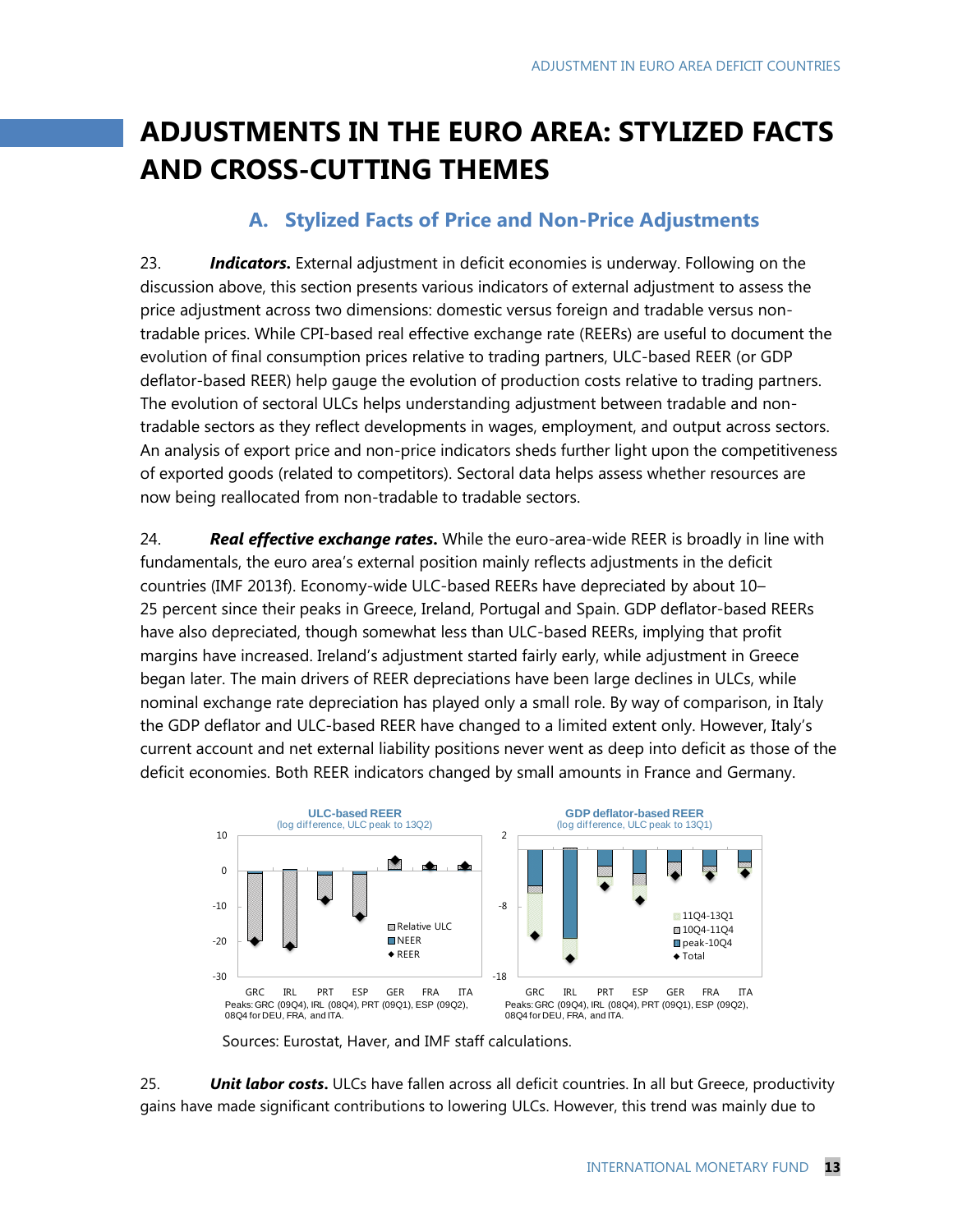labor shedding exceeding the fall in real output, reflecting the firing of workers. In Italy, ULCs have risen, while productivity has remained broadly stable; France and Germany fared similarly. Turning to the deficit economies:



- **Ireland** has seen 15–20 percent reductions in ULCs due to wage cuts and labor shedding. Wages are now recovering, but output remains below peak levels.
- In **Portugal** and **Spain**, wages have not declined and the reductions in ULCs (5–10 percent) have come primarily from labor shedding. Real output is still below pre-crisis levels.
- In Greece, reductions in ULCs have come mainly from wage cuts. The slump in output has been so big that productivity has broadly stagnated, despite major job losses.

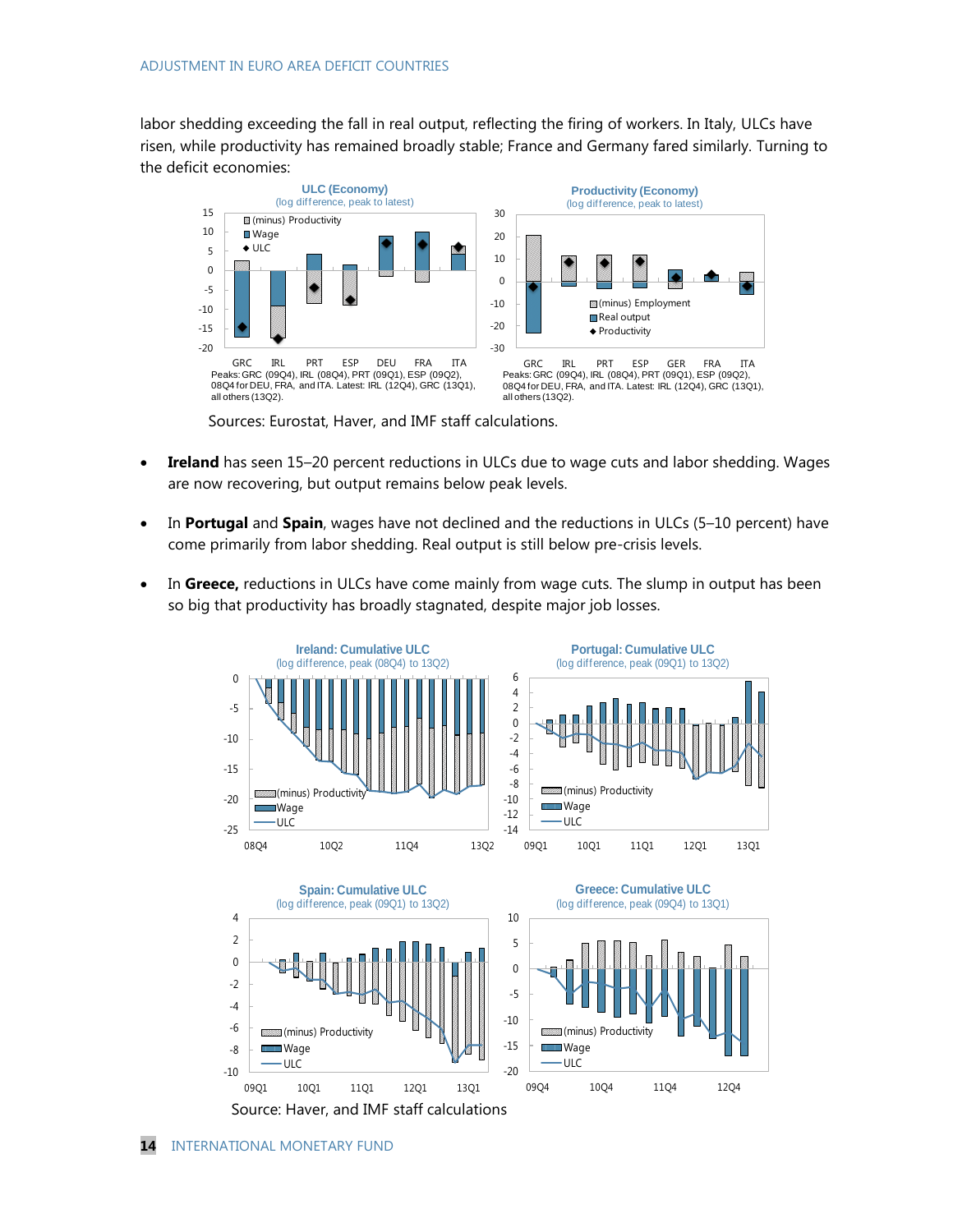26. *Sectoral evidence of adjustment in production costs.*<sup>17</sup> From a production perspective, the adjustment is quite uneven across countries. Also, there is no evidence that nontradable prices are falling relative to tradable prices.  $^{18}$ 

- *Precrisis period.* Before the crisis, non-tradable ULCs grew faster than tradable ULCs in Italy, Portugal, and Spain, and perhaps as demand for non-tradable goods was expanding relatively faster. In Germany, tradable ULCs declined faster than non-tradable ULCs.
- *Since the crisis, ULC declined as a result of labor shedding*. Greece, Ireland, Portugal, and Spain experienced larger reductions of ULCs in the tradable than non-tradable sector, which is conducive to the reallocation of production.
- *There are signs of divergence in competitiveness for large economies*. France and Italy's ULCs in tradable sectors have risen faster than in non-tradable sectors since the crisis, suggesting a further deterioration of competitiveness. In Germany, ULCs have increased somewhat more in the tradable sectors than in the non-tradable sectors.



Sources: Eurostat, Haver, and IMF staff calculations.

27. *From wage adjustments to export competiveness gains.*<sup>19</sup> The evidence suggests that labor cost adjustments have modestly improved the competitiveness of exports of goods and services.

 *Volumes.* Export growth picked up significantly after the crisis, mostly as a result of a rebound in external demand. Ireland and Spain experienced relatively solid export recoveries. Export

 $^{17}$  See Tressel and Wang (2014) for detailed discussion on sectoral-level analysis.

<sup>&</sup>lt;sup>18</sup> Following ECB (2012), manufacturing is used as a first-order approximation for tradable sectors and nontradable sectors, including construction, wholesale and retail, hotel, transportation. In some cases, it would make sense to consider other sectors as tradable. For example, in Greece, service exports are important. Reallocation of some of these services in the tradable sector for Greece would make the decline of the tradable sector ULCs less prominent since the crisis. See for instance, Kang and Shambaugh (2014) who adopt such a definition, and find that tradables output has expanded relative to non-tradables output in Ireland, Portugal, and Spain, but not in Greece.

 $19$  See Tressel and Wang (2014) for discussion of export performance and determinants.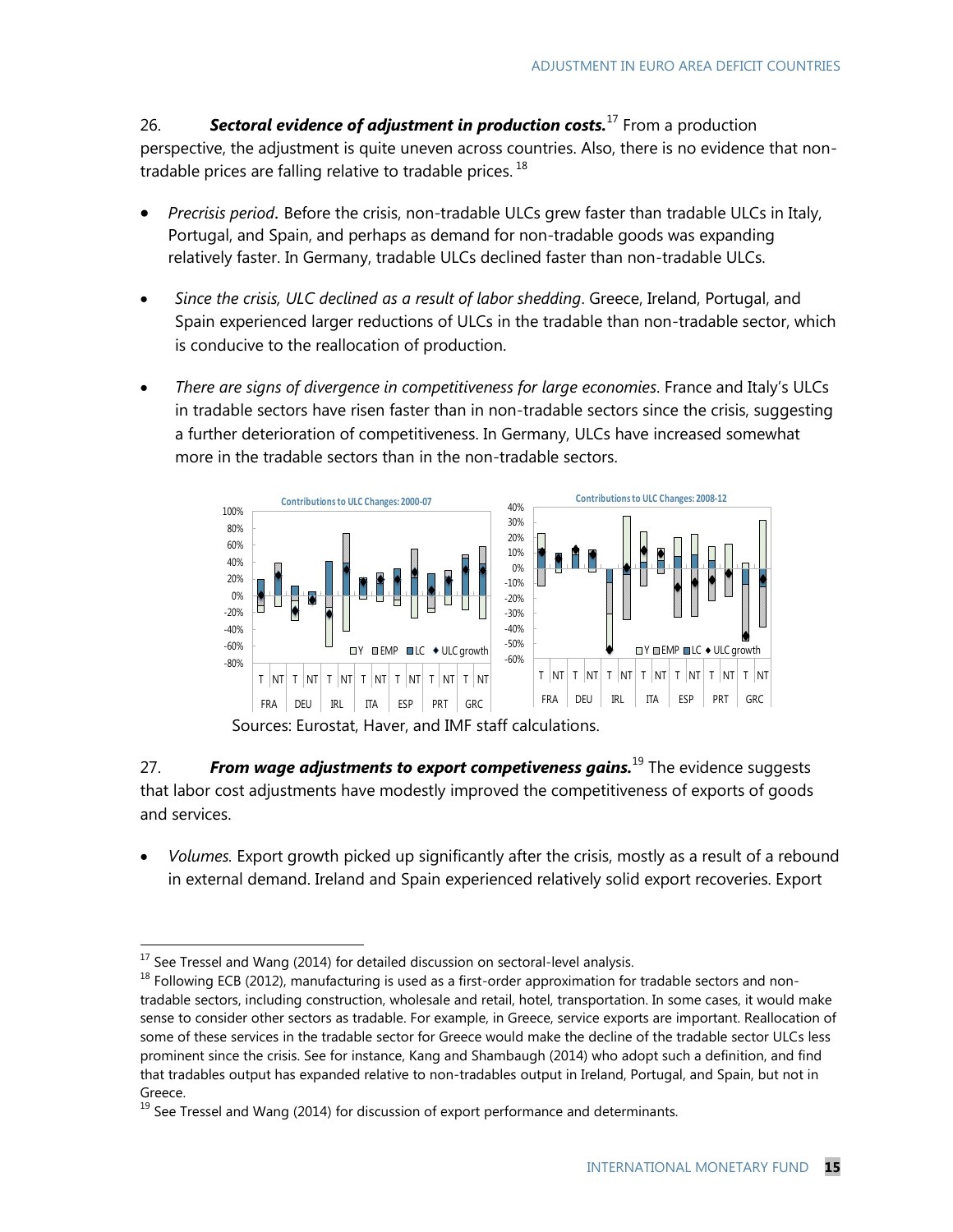growth has been—and is forecast to remain——modest, particularly in Greece, but also in Italy and Portugal.

 *Export prices.* Substantial ULC adjustments have not been systematically followed by gains in export price competitiveness. In Greece, Ireland, and Portugal, and (to some extent) Spain, the average profit margins of exporters have risen since the crisis, as illustrated by the gap between tradable costs and export prices (left chart below). This development could herald improved labor demand by exporters. By contrast, average margins in Italy and France have continued to fall



since the crisis. In Germany, average margins have declined somewhat in recent years, after rising before the crisis. An indicator of the price competitiveness in export markets, the price of exports relative to the price of goods produced in these markets has improved in Ireland and Spain but declined in Greece and Portugal (right chart below). In Germany, it has improved modestly, while remaining stable in France and Italy.

 *Market shares.* Non-price indicators, such as market shares, suggest that competitiveness has generally not improved since the crisis. Most euro area countries (including surplus countries) have continued to lose world market share. This loss could simply be a reflection of growing trade among emerging markets. However, even within the euro area, market shares of Greece, Portugal, and Spain have barely improved or, for Ireland, modestly declined.





-2.0 -1.5 -1.0 -0.5  $0.0$ 0.5 1.0 1.5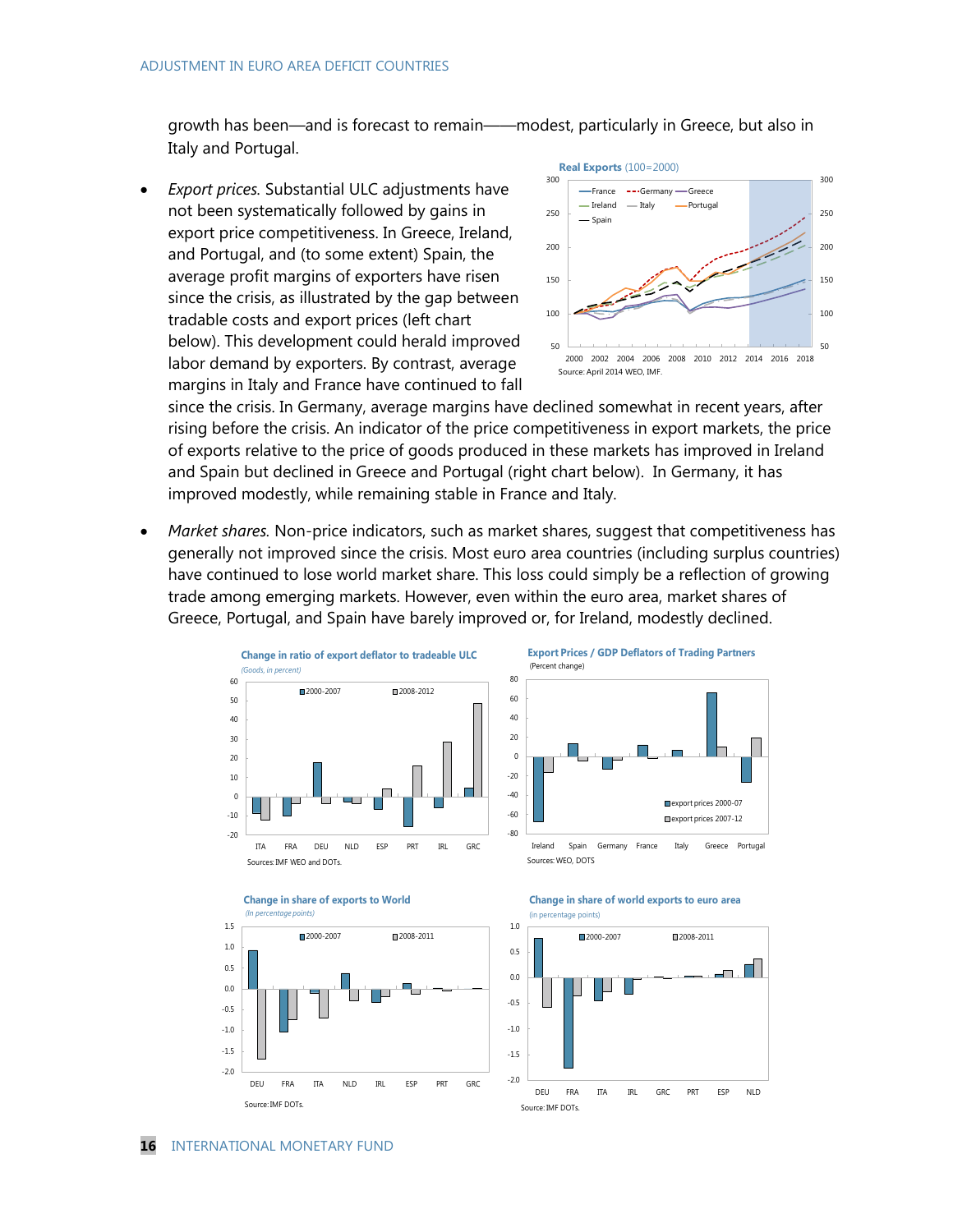28. *Resource reallocation from non-tradable to tradable sectors.* Before the crisis, employment in non-tradable sectors expanded significantly in Greece, Ireland, and Spain and, to a lesser extent, Portugal. Employment in tradable sectors of deficit countries declined or remained broadly flat (Greece). Despite adjustment in relative prices, there is limited evidence of resource reallocation from non-tradable to tradable sectors since the crisis (see charts below).<sup>20</sup>







Sources: Eurostat, Haver, and IMF staff calculations.

29. *Determinants of export performance since the crisis***.** Since the start of the crisis, euro area countries have experienced significant differences in the demand for their exports (see chart below). Notice also that export demand growth has been more sluggish in deficit countries as a result of either specialization in slower growing markets outside the euro area (in the case of Greece and Italy) or lower share of exports to non-euro area countries (Portugal, Spain). In all countries, demand from other euro area countries has been declining during the period, contributing to slower export growth. Using standard export regressions for individual euro area countries, the decomposition shows that export demand from the rest of the world and changes in nominal effective exchange rates provided the strongest contributions to export performance, while weak demand from within the euro area was a drag on exports (Tressel and Wang, IMF WP  $2014$ ).<sup>21</sup>

 *Initial trade specialization played an important role, and demand from the rest of the world was the main pull factor.* For example, Germany's relatively large share of exports outside the euro area and in fast-growing markets contributed to relatively stronger rebound in exports, and made its export performance less dependent on intra-euro area demand than that of the deficit countries.

 $^{20}$  See Tressel and Wang (2014) and Kang and Shambaugh (2014) for more discussion about cross-country differences in adjustment dynamics. Kang and Shambaugh (2014) discuss adjustment in the Baltic countries as well.

 $21$  See Chen and others (2012) and Bayoumi and others (2011).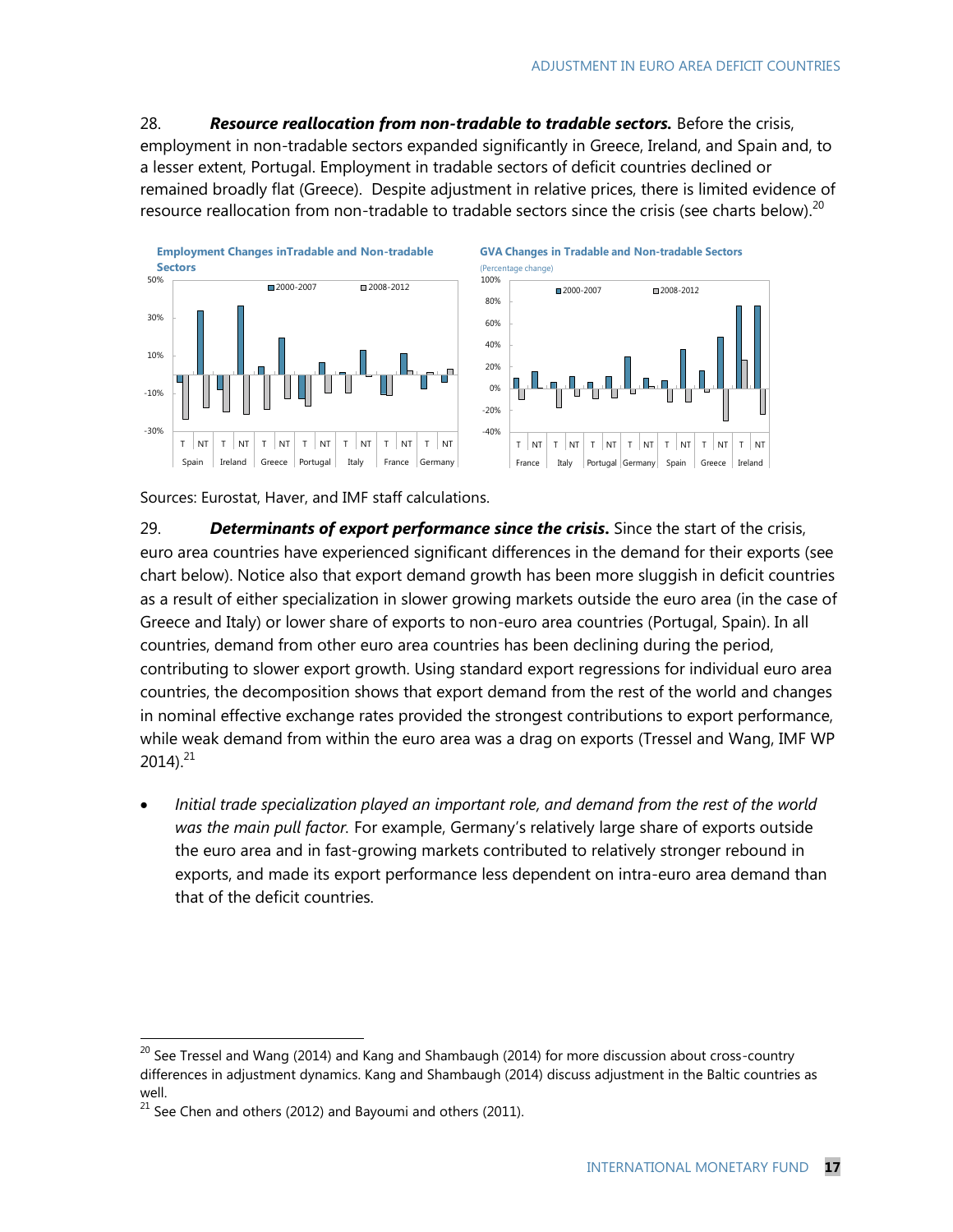- *Relative price adjustments also mattered, although the magnitude of the effect is difficult to pin down.*<sup>22</sup> When measured by CPI deflators, relative price adjustments were relatively small and had a minor effect on the exports of the deficit countries. Relative price adjustments as measured by GDP deflators were more substantial, and the contribution to export performance of GDP deflator adjustments was large for Greece, Ireland, and Spain. The nominal exchange rate also played a role, contributing to about 1 percentage point to the export growth of France, Germany, and Ireland. In Greece, Italy, Portugal, and Spain, the contributions were smaller.
- *Weak euro area demand was a drag.* The euro area crisis had a direct impact on the export performance of euro area countries, particularly for Italy and Portugal, as demand from euro area trading partners declined during the early phase of the crisis in 2008–2009 but also in 2011–2012.
- *Unexplained factors.* The export performance of Greece was significantly weaker than predicted by external demand and relative price adjustments. This could reflect lower-thanaverage demand or relative price elasticities (which could be related to structural and nonprice impediments), a substantial loss in non-price competitiveness, or vanishing working capital in the tradable sector. In contrast, in Germany, Portugal, or Spain, the unexplained residual is relatively large and positive, suggesting that non-price factors might have helped support export performance.

# **B. Are Current Account Reversals Sustainable?**

30. *Nature of the adjustment.* All deficit economies saw very large contractions in current account deficits. Do these adjustments reflect cyclical or structural factors? If they reflect

structural factors, then internal devaluations and structural changes have gone far enough to allow a return to low unemployment without creating new external imbalances. If not, then current accounts will deteriorate appreciably when the remaining output gaps close and the economy and external funding recover or, alternatively, the tight external budget constraint will not permit a return to low unemployment. The fact that much of the adjustment in relative ULCs has reflected an increase in productivity driven by labor shedding does not



bode well for a quick return to low unemployment without falling current account balances. This section investigates this issue from the current account perspective.

 $^{22}$  In this analysis the change in the REER is decomposed into the change in relative prices (relative to trading partners) and the change in the Nominal Effective Exchange Rate.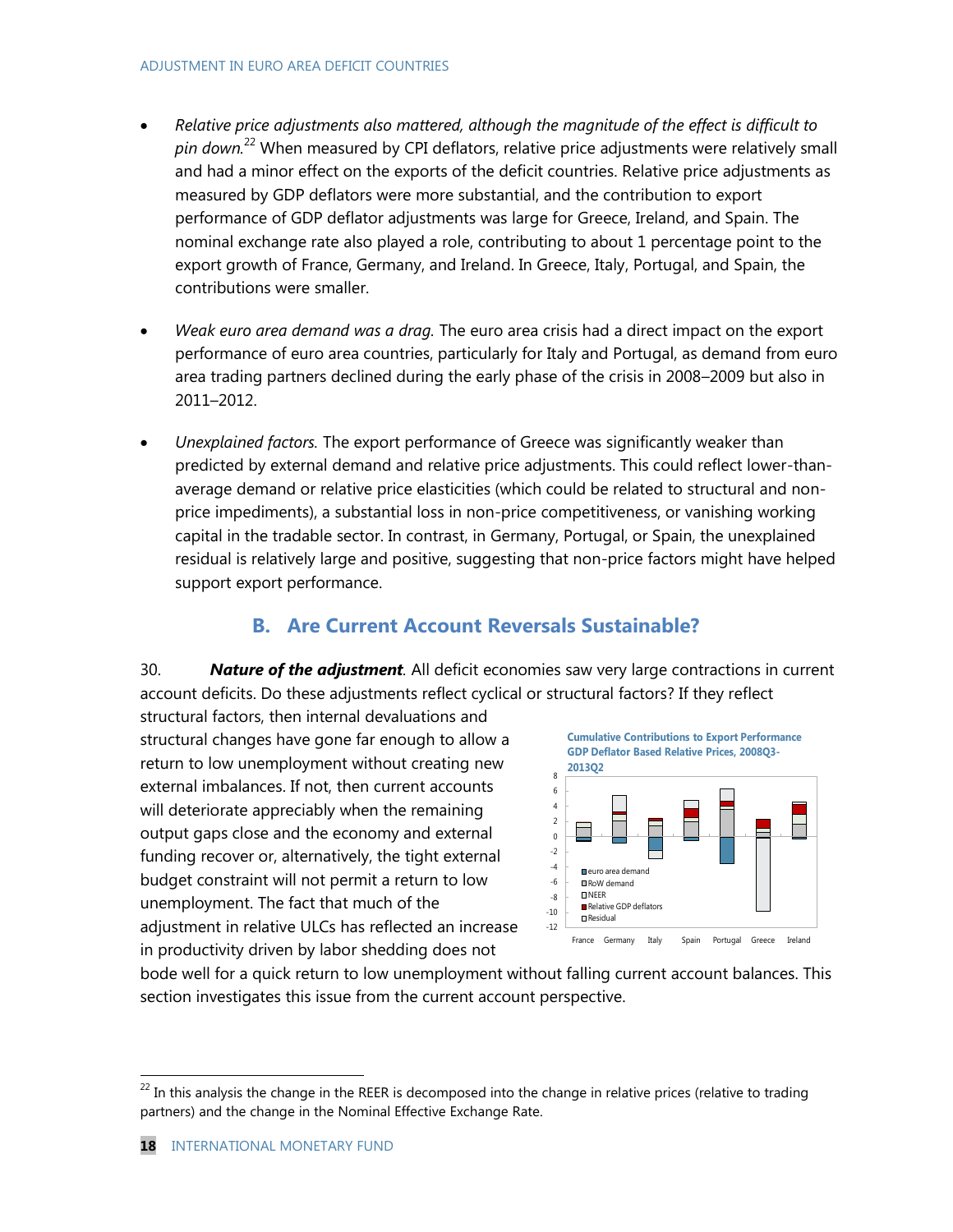31. *Current account developments since the crisis***.** Euro area deficit countries have experienced large current account adjustments since the crisis (text figure). These current account reversals reflect a combination of imports compression, in particular in Greece and

Portugal, and higher exports in Ireland, Spain, and Portugal. In Greece, the decline in imports was the main contributor to the current account improvement, while exports had a lower contribution than the decline in imports in Spain. From a saving-investment balance, the decline in residential investment contributed significantly to the external balancing, while higher private saving was more or less offset by lower public saving, except in Greece and Ireland, where public savings increased sharply while private saving declined.



32. *Determinants of current account adjustments.* Our reduced-form model builds on the existing literature, based on the standard inter-temporal approach to the current account, which identifies medium-term determinants of saving and investment decisions (Chinn and Prasad (2003), Lee and al. (2008), Christiansen and others (2009). We follow an approach very similar to the External Balance Assessment (EBA) framework (IMF 2013).<sup>23</sup> The standard fundamental determinants of savings and investment decisions include: (1) demographics (population growth, old-age dependency ratio, and aging speed); (2) initial wealth (lagged NFA); (3) long-term growth and neoclassical catch-up (five-year ahead real GDP growth and gap to U.S. GDP per capita), and potential output (relative to trading partners); (4) other structural factors (cyclically adjusted fiscal balance, public health spending) $^{24}$  and cyclical factors (the output gap, global capital market conditions, commodity terms of trade). The specification also includes a measure of domestic credit to the private sector and a fixed effect common to all stressed countries.

33. *Output gaps***.** Cyclical reversals have been very significant in deficit countries between the precrisis peaks and 2012. In Greece, Ireland, and Spain, *World Economic Outlook* estimates point to substantial changes in output gaps (see text chart, and Tressel and Wang, 2014).<sup>25</sup> Alternative methods of estimating the output gaps based on Okun's law, which relates output to unemployment, deliver even larger negative output gaps (Kang and Shambaugh,



<sup>&</sup>lt;sup>23</sup> The empirical analysis of current account is subject to significant uncertainties related model specifications and different country characteristics. Nevertheless, it provides an analytical bench mark for cross-country comparisons and multilateral surveillance (IMF, 2013).

<sup>&</sup>lt;sup>24</sup> Other factors considered structural, but of little relevance for this analysis include capital controls, reserve accumulation, whether the country is a financial center. The regression also includes the oil trade balance for a few countries where it exceeds 10 percent of GDP.

<sup>25</sup> The output gaps are from the 2013 IMF *World Economic Outlook* (WEO).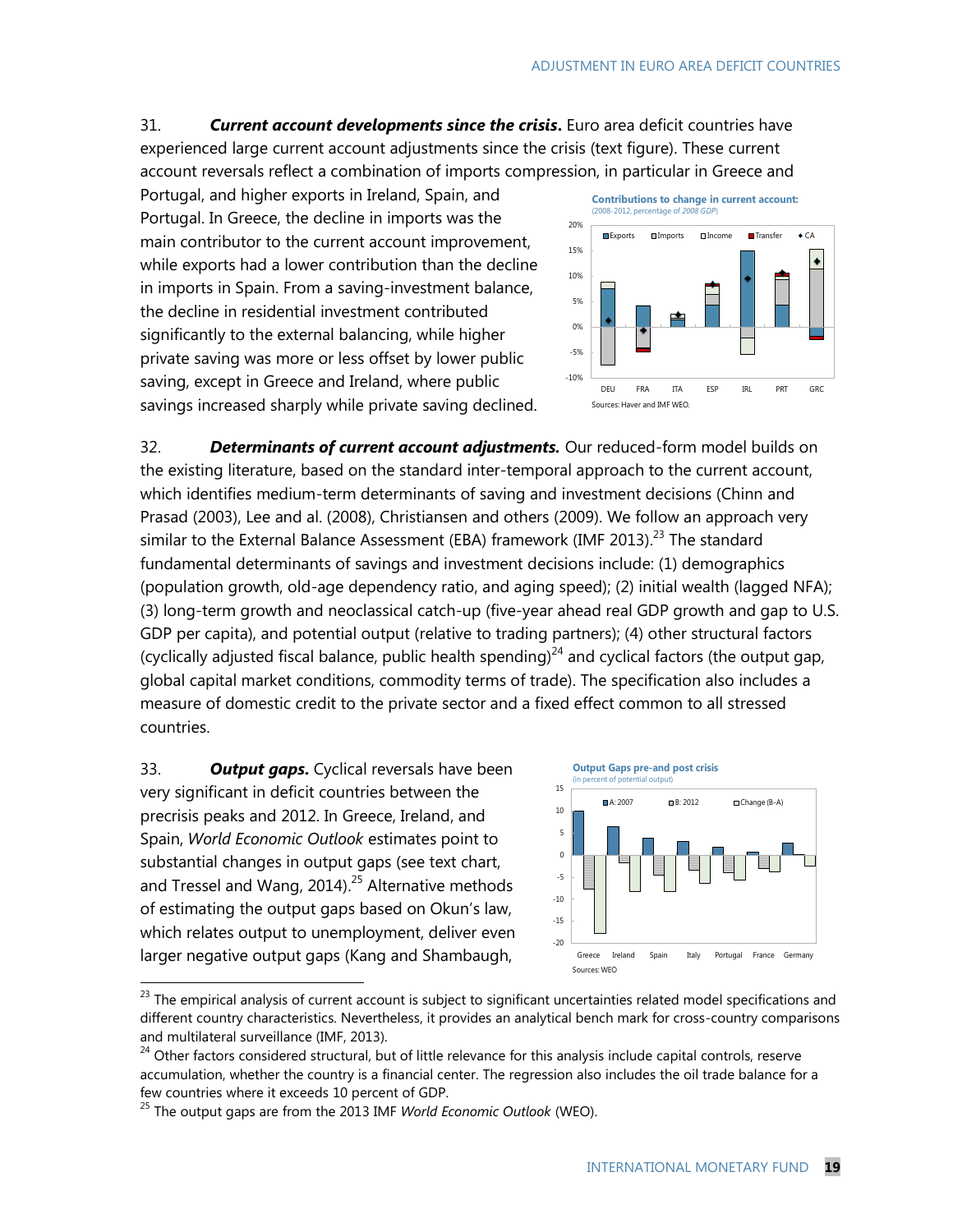2014).<sup>26</sup> In sum, output gap indicators point to large remaining internal imbalances, although their size is difficult to determine with great confidence.

34. *Cyclical and structural determinants of the current account.* Under baseline projections, both cyclical and structural factors have contributed to the recent improvement in current account balances.<sup>27</sup>

 *Observed cyclical factors* have made a large contribution to the current account reversals of Greece, Ireland, and Spain between 2007 and 2012 (where they account for 50 percent, 32 percent and 27 percent of the actual current account reversals, or respectively 5.3 percent of GDP, 2.5 percent of GDP and 2.2 percent of GDP $1.28$ 



 *The contribution of observed structural factors* (including lower potential output and

> medium-term expected growth) was generally smaller, but was still significant for Germany, Italy, Portugal, and Spain. Most of the structural factors, however, represent lower potential output over the medium run and thus rebalancing of the bad variety.

- The "stress factor", which captures the common component in evolution of external balances in the program countries and Spain, has accounted for a significant part of the current account reversals. This common factor could reflect structural factors, such as a lasting change in the attitude of foreign investors, including financial fragmentation. It could also capture cyclical factors, such as depressed animal spirits and demand. Be that as it may, it suggests that more adjustment is needed to permit stronger growth in the tradable sector and lower unemployment.
- *Unexplained residuals are sizeable*, as adjustment is not necessarily well explained by "average" economic relations estimated from panel data. Again, these could reflect structural or cyclical factors and they have similar implications for policy in the "deficit economies" as the "stress factor".

35. *Remaining structural adjustment and relative price shifts*. The results thus suggest that large output gaps and falling imports played a major role in reducing current account deficits. Assuming the model is a correct representation of developments, then closing the

 $^{26}$  Ball and others (2013) show that Okun's law is strong and stable, including during since the start of the crisis but with variation across countries.

 $27$  The assessment is based on the output gap and potential output estimates of each WEO vintage.

 $^{28}$  The calculations are based on the 2013 WEO. Using alternative methods of calculating the output gap (such as from Kang and Shambaugh, 2014) would imply an even larger cyclical component.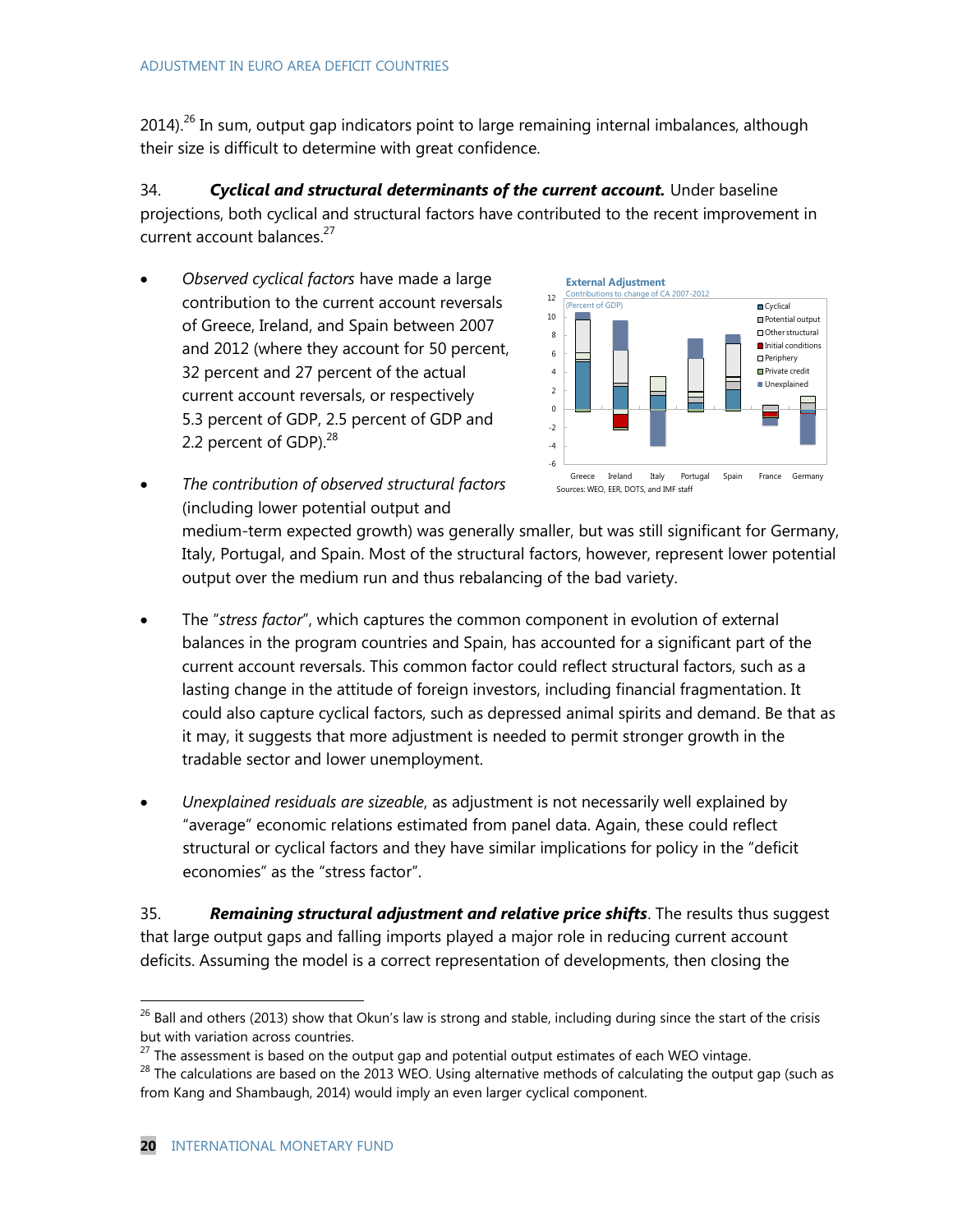output gaps would come with a re-emergence of external imbalances, unless production is progressively reallocated from non-tradable to tradable sectors to allow the economy to grow within its external budget constrain. Or, if the model or output gaps are mis-specified, much of the current account adjustment may be here to stay but domestic demand would stay very subdued and unemployment very high for a long time, unless there is further structural adjustment.

#### **C. Internal and External Rebalancing: How Far to Go?**

36. *Restoring internal balance.* Going forward, strong growth is needed to bring these economies to acceptable levels of unemployment, and this growth must come to a much larger extent from the tradable sector than before the crisis. However, current forecasts show that potential output growth is expected to remain low, and as result, the reduction in unemployment is going to be protracted.

- *Potential output.* At the end of 2012, potential output remained below its precrisis level in Greece, Italy, and Portugal, and is marginally above its precrisis level in Spain. WEO projections show that potential output growth is expected to remain weak in all deficit countries, with the exception of Ireland where potential output in 2018 would be 14 percent above its precrisis peak. Germany and France, which do not require such external balance adjustments, are expected to have 2018 potential output levels about 7 percent higher than in 2013.
- *Unemployment rates.* Current unemployment rate forecasts assume that the adjustment is likely to be very protracted in most deficit countries. Before the crisis, unemployment rates reached very similar levels (between 7 and 8 percent) in the deficit countries and in France, Germany, and Italy. From these levels to the end of 2012, unemployment rates increased the most in Spain and Greece. Going forward, while unemployment rates are projected to decline, they are not expected to improve by much in Spain and Portugal over the medium run.



**Unemployment rates: pre-crisis and post-crisis changes**



 *Sustaining growth.* While there is substantial uncertainty in the measurement of potential output and output gaps, the stylized facts suggest that growth is going to remain low and therefore the reduction of unemployment to acceptable levels is likely to be protracted. Closure of output gaps will first require a rebound in demand. Subsequently, reforms to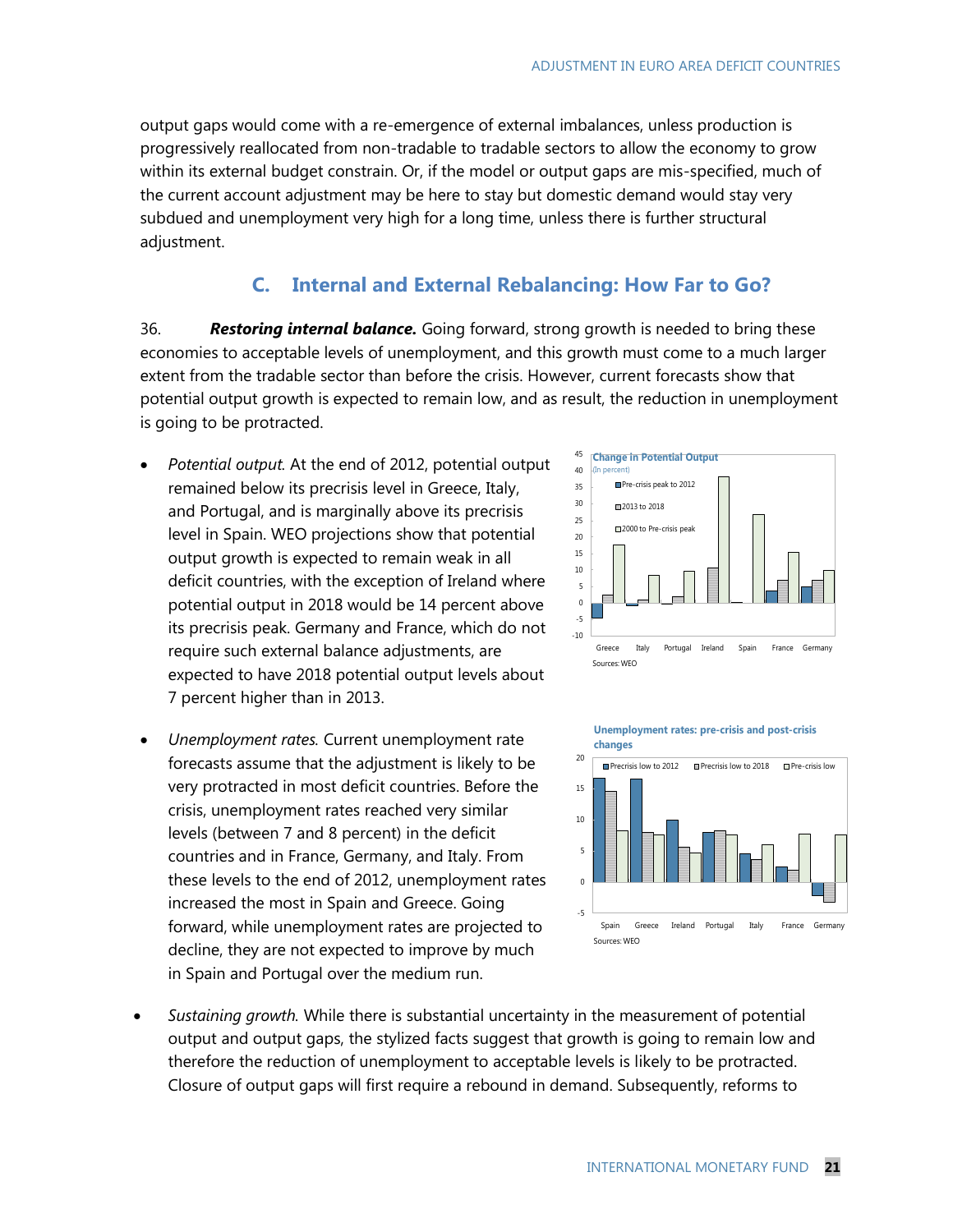increase potential output, especially in the tradable sector, will be necessary to reduce unemployment rates to more acceptable levels.

37. *Restoring external balance.* Going forward, the objective is to achieve net foreign liability (NFL) positions that can be deemed sustainable. But this raises a number of questions such as: What is an appropriate NFL position in a monetary union? What further adjustments will be required to achieve it? Unfortunately, there are no definitive answers.

 *What NFL target in a monetary union?* In a currency union complete with risk sharing mechanisms such as those provided by a Banking Union and a Fiscal Union, NFL positions of specific regions are much less relevant than the net indebtedness of individual agents or sectors--there is, for example, much less of a spillover from a local government or a sovereign to its banks and companies. However, in an "incomplete" monetary union––which does not feature fiscal and banking unions, where financial markets are not fully integrated and with



lower labor mobility––risk sharing mechanisms are more limited and the NFL positions of a country are more relevant. Country-specific macro-financial risk, including the NFL position itself, will continue to determine the inflows of foreign capital. $^{29}$ 

 *Outlook.* How far the NFL adjustment has to go is difficult to tell. By way of illustration, under latest projections of current accounts and nominal GDP, and assuming no valuation effects, the NFL positions of Greece, Ireland, Portugal, and Spain will remain above 80 percent of GDP in 2018, and thus most of the worsening of the NFL position experienced by these countries during 2000–2012 will not be undone by then. Reaching the EU Commission scoreboard threshold (of 35 percent of GDP) will take even longer, and would be a long-term objective in some cases (see Tressel and Wang, 2014). The high level of NFL could, for some time, act as a detterent to capital inflows and thereby weigh on prospects for investment and growth, including by requiring large net income payments to the rest of the world. At the same time, the net foreign asset (NFA) position of Germany is forecast to continue to grow under the current baseline.

# **POLICIES TO REBALANCE THE EURO AREA**

38. *The role of policies*. A variety of reforms can lift potential output and foster internal and external rebalancing within the euro area, notably supportive macroeconomic policies, structural reforms, financial sector repair and reform, and strengthening the EMU architecture. Structural labor or product market rigidities may not have caused external imbalances. However,

<sup>&</sup>lt;sup>29</sup> Catao and Milesi-Ferretti (2013) find that the ratio NFLs to GDP is a significant predictor of crisis in a large sample of countries.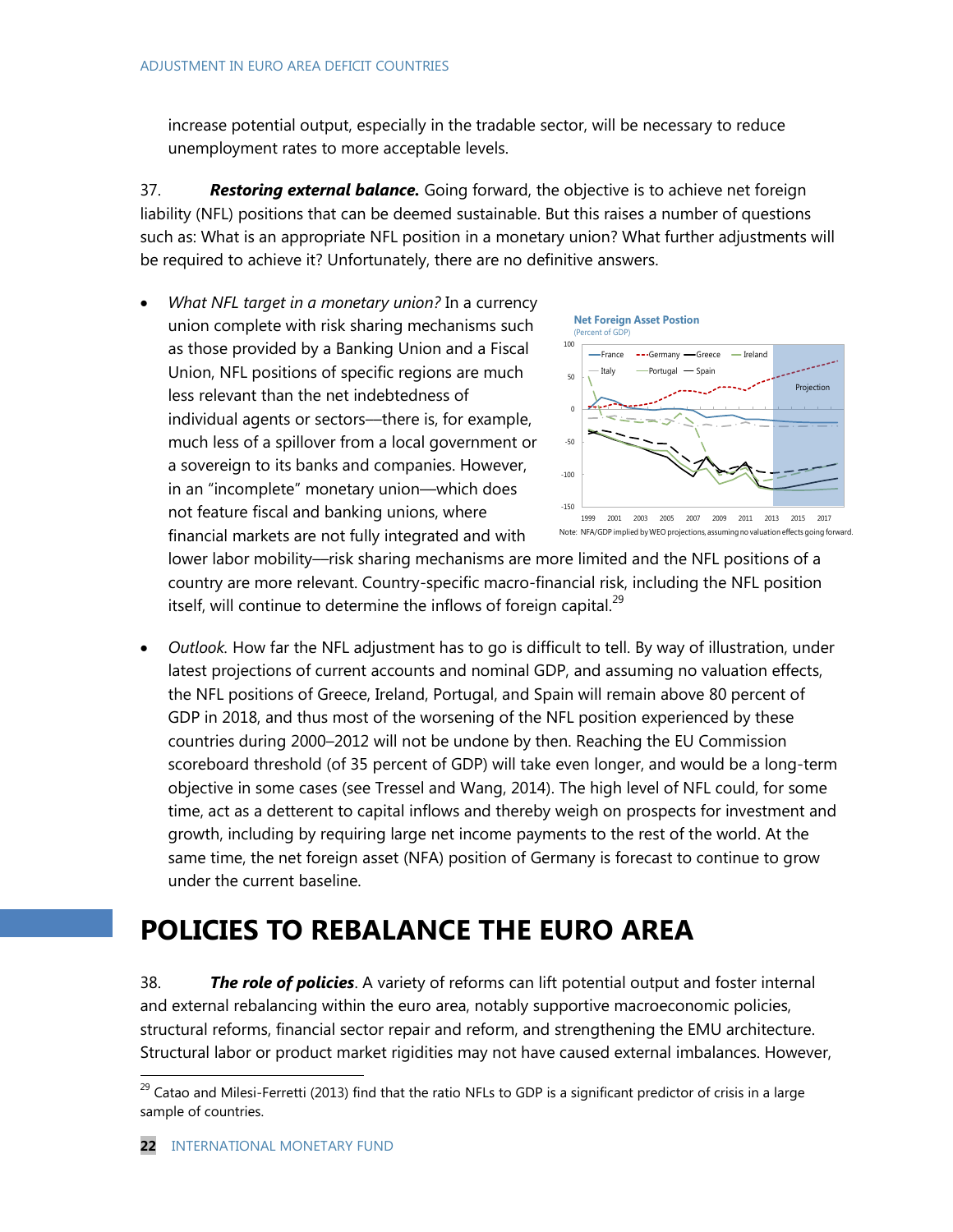they may well have amplified them and slowed down their correction (see also Blanchard 2007). By the same token, fiscal policy has typically not played a major role in boosting external indebtedness, with the notable exception of Greece. The reduction of large deficits and debt can bring down external funding costs for enterprises and banks, but the consolidation should be paced to avoid any excessive drag on growth (IMF, 2013). Further monetary easing can also play an important role in supporting demand and facilitating internal rebalancing, by boosting demand everywhere, especially in the surplus economies with healthier financial systems, and supporting relative price adjustments, which are easier to obtain with inflation rates close to 2 percent than at the lower levels that are forecast to prevail over the short to medium term. Distorted financial sector incentives have played a major role: these are being corrected by clarifying the role of banks in sharing future losses and by improving bank resolution regimes. Much balance sheet repair still lies ahead and will be essential to restart strong investment in tradable sectors. Lastly, continued steps toward a true banking union will facilitate the ongoing rebalancing and the repair of banks, and will be essential to lower the probability of a similarly devastating crisis in the future.

### **A. How Will Structural Reforms Help Deficit Countries?**

39. *Supporting internal devaluation.* Achieving internal devaluations hinges on depreciating the REER through lowering nominal wage growth and/or improving productivity relative to trading partners. The evidence from past policy attempts shows that achieving internal devaluations can be a long and painful process in an environment with wage rigidities. $30\,31$ Moreover, internal devaluations can be difficult when trading partners' inflation is low and may exacerbate debt overhang problems (Shambaugh, 2012).

40. *Internal devaluations can worsen debt overhangs.* High debt levels among deficit firms, households, and public sectors create risks that an internal devaluation accomplished by low or falling inflation in deficit countries could aggravate debt overhang problems (Shambaugh, 2012; Bornhorst and Arranz, 2013). This could undermine the recovery of domestic demand, especially if sovereign-bank-real economy adverse links remain active thereby slowing the closing of output gaps and the internal rebalancing of deficit countries (Tressel, 2012).

41. *Structural reforms that raise productivity over time can facilitate the adjustments.* While productivity improvements would have the same effect on inflation as nominal wages cuts, they appear more desirable in the medium term as they boost demand. Since the crisis, deficit countries have made major efforts to improve their labor or product markets (OECD, 2013; IMF, 2013; Barkbu and others, 2012). But, in spite of several years of substantial efforts well above the

<sup>&</sup>lt;sup>30</sup> The experience of France in the 1980s in achieving an internal devaluation to restore competitiveness was mixed. The policy was successful at lowering inflation differentials, but the adjustment was protracted and the strategy had a limited impact on unemployment and competitiveness (Blanchard and Muet, 1993).

 $31$  Recent evidence shows that over the past decade, inflation has become less responsive to economic slack (World Economic Outlook, April 2013). This suggests that the large output gaps and unemployment in the stressed countries may elicit a slow response from prices.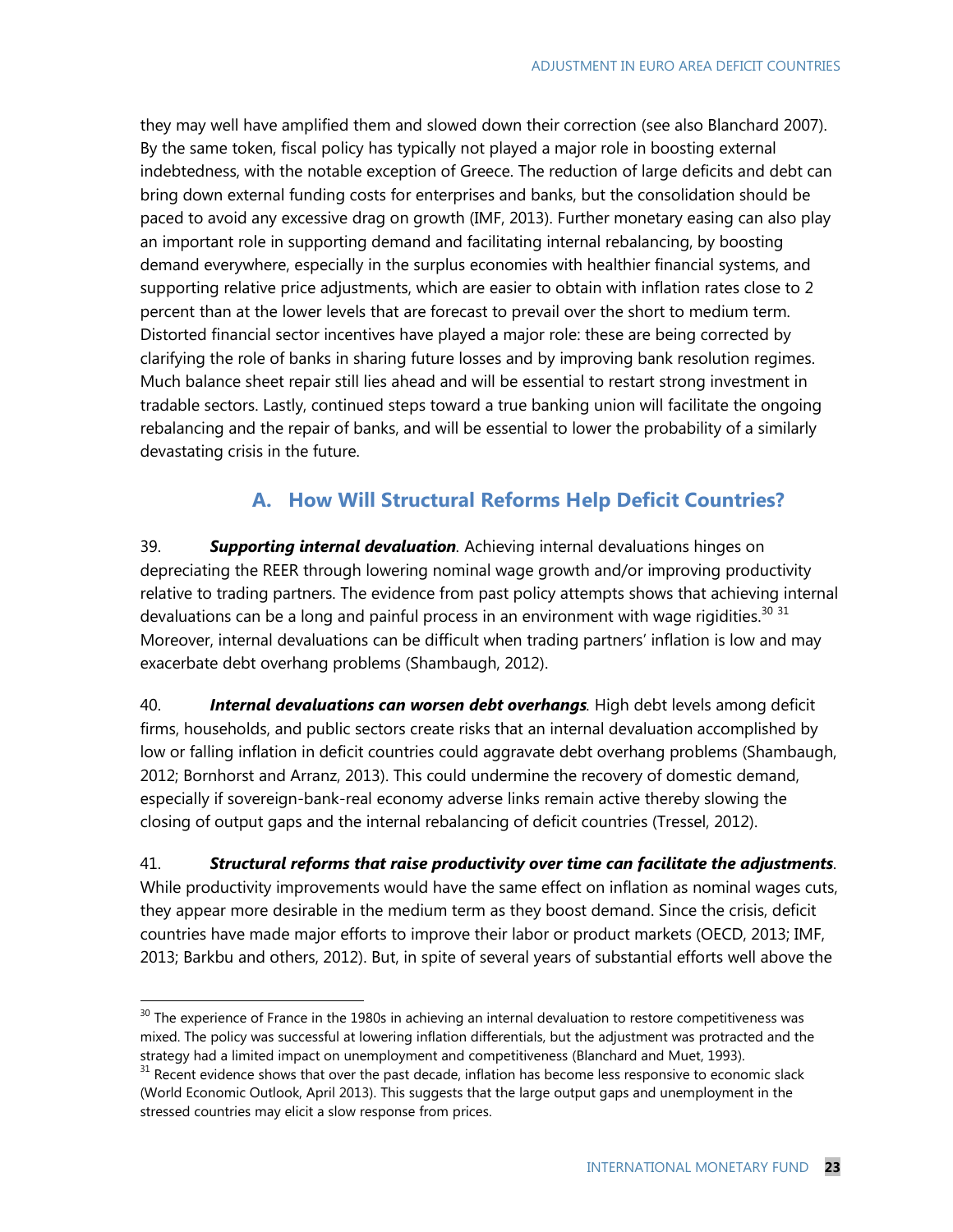OECD or the euro area average, many reforms are still needed in the deficit countries (IMF, 2013; OECD, 2013). In the context of below full employment, such as in the deficit countries, productivity gains would not only improve future prospects, but also raise current income which would be partly saved. The latter effect would help improve the saving-investment balance.

#### 42. *Adjustment of relative wages*.

Reforms focusing on *removing downward wage rigidities* in deficit countries would

#### **Responsiveness to OECD Going for Growth Recommendations: 2011-12**



increase the speed of adjustment and contain its costs in terms of unemployment (as wages will become more responsive to changes in employment). But such policies could likely adversely impact demand and therefore slow down the return to internal balance. Lowering the tax wedge would facilitate internal devaluation. $32$  Lowering labor taxes and raising consumption taxes (known as a fiscal devaluation) could help as well. $33$ 

 *Wage bargaining institutions* may need to be conducive to the need to adjust wages. Blanchard, Jaumotte and Loungani (2013) emphasize the need to allow for enough flexibility and adequate coordination in wage-setting to help adjust to macroeconomic shocks. They also note the importance of trust and dialogue between representative social partners.<sup>34</sup>

 *Reductions in public wages* could in theory contribute to the adjustment while improving the fiscal position, particularly if these reforms have a knock-off effect on the negotiations of private sector wages (Buti and others, 2008). However, the experience of Latvia suggests that the main short-run benefit of this measure is likely to be on the fiscal front, with limited impact on private wages (Blanchard and others, 2013).

43. *Raising productivity and facilitating resource reallocation by improving the*  functioning of labor markets.<sup>35</sup> Reducing labor market duality can improve labor flows in and out of unemployment, and the training of workers. <sup>36</sup> <sup>37</sup> It would help adjustment by facilitating

 $32$  An approach has been to recommend reducing the secondary earner tax wedge in countries applying family taxation (Blanchard and others, 2013).

 $33$  Farhi, Gopinath, and Itskhoki (2011) demonstrate how such changes in taxes can act as a devaluation.

<sup>&</sup>lt;sup>34</sup> In systems with intermediate coordination at the industry or regional level (prevalent in Greece, Portugal, and Spain), unions do have significant bargaining power but do not internalize sufficiently the impact of their wage demands on the overall economy, and thus are not conducive to appropriate adjustments to shocks or to high productivity gains (Calmfors and Driffill,1988; Elmeskov, and others,1998; Scarpetta and Tressel, 2004).

<sup>&</sup>lt;sup>35</sup> Barkbu and others (2012) find that among the range of structural reforms active labor market policies and tax reforms would have the highest impact on GDP in the short-term.

<sup>&</sup>lt;sup>36</sup> Saint Paul (1996) provides a comprehensive analysis of the inefficiencies of dual labor markets.

<sup>&</sup>lt;sup>37</sup> Specifically, linking more systematically employment protection to the length of tenure in a firm may help avoid threshold effects that characterize dual labor market systems (Blanchard, Jaumotte and Loungani, 2013).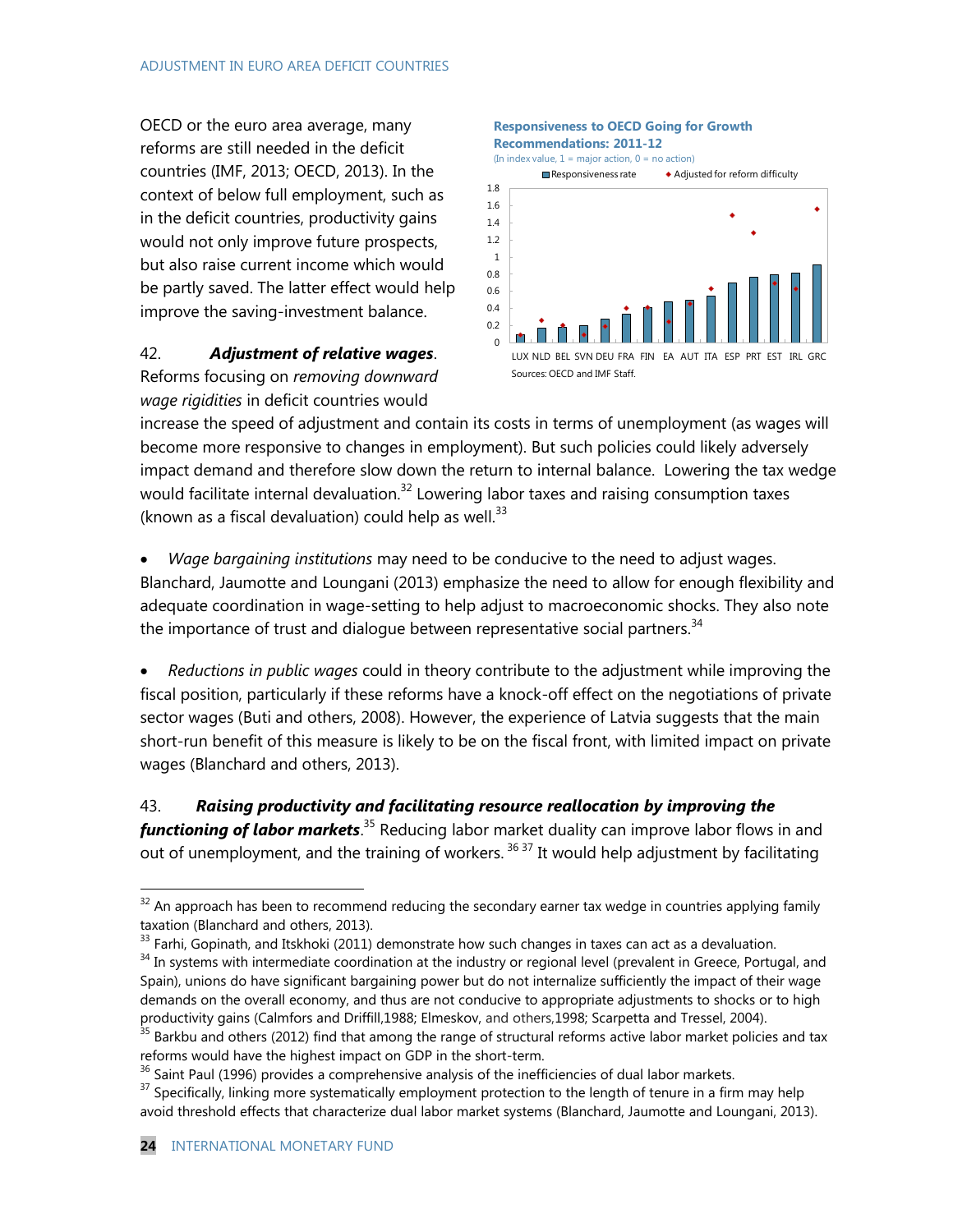the reallocation of resources from non-tradable to tradable sectors. Improving labor market flexibility can contribute to higher productivity by improving labor flows across firms and by better aligning wages to productivity (Martin and Scarpetta, 2012; Scarpetta and Tressel, 2004). Unemployment insurance would help mitigate the adverse short-term impacts of these reforms on employment (Blanchard et. al, 2013) and supportive macroeconomic policies are key to support job creation in response to lower fixed and variable labor costs.  $38$ 

44. *Reforming product markets.* Deregulating product markets can lift productivity and foster sustainable growth within a tighter external funding constraint.<sup>39</sup> Reducing entry barriers can help the expansion of tradable industries. By lowering costs, reforms of services and network industries can depreciate the real exchange rate and thus improve the demand for labor in tradable industries without requiring nominal wage cuts (Blanchard and Giavazzi, 2003). Competitive pressures from entry can stimulate innovation in existing firms in tradable sectors (Aghion and others 2013). Product market reforms can also lift productivity or cut costs in tradable sectors indirectly. Specifically, they can raise the quality and availability of intermediate inputs, particularly from services and network industries inputs (Arnold et al, 2011). The indirect impact of liberalizing services and network industries on TFP of downstream tradable industries could be large (Conway and others, 2006; Bourles and others, 2010).<sup>40</sup>

# **FOSTERING INTEGRATION AND COORDINATION IN THE EURO AREA**

45. *Deepening capital markets.* Developing and further integrating capital markets can help increase risk sharing and mobilize additional sources of financing for the recovery. In this context, initiatives for SME financing—such as the securitization schemes proposed by the EC and the EIB—could play a key role in providing some credit support to SMEs. Such actions would support SME lending and capital market development over the medium term.

46. *Completing the Banking Union.*<sup>41</sup> Continued progress on the Banking Union may contribute to the rebalancing process through several channels:

 *External rebalancing.* Progress on all elements of the Banking Union (which should include, in addition to the Single Supervisory Mechanism (SSM), and the Single Resolution Mechanism, a common fiscal backstop) will help reverse the fragmentation of the euro area financial system,

Because such reforms can have adverse effects on employment in the short run, they may need to be complemented by active labor market and social policies (OECD, 2013).

<sup>&</sup>lt;sup>38</sup> Higher unemployment and lower demand may be noticeable in the case of labor market reforms (Cacciatore and others, 2012), especially when these are undertaken during recessions (Bouis and others, 2012).

<sup>&</sup>lt;sup>39</sup> See Scarpetta and Tressel (2002).

 $^{40}$  Bourles and others (2010) find that the downstream productivity gains from further services sector deregulation would be large in Greece, Italy, and Spain.

 $41$  See Goyal and others (2013) for an analysis of the desired set-up of the Banking Union. The SSM will remove the possibility of regulatory ring-fencing of liquidity and capital within the euro area.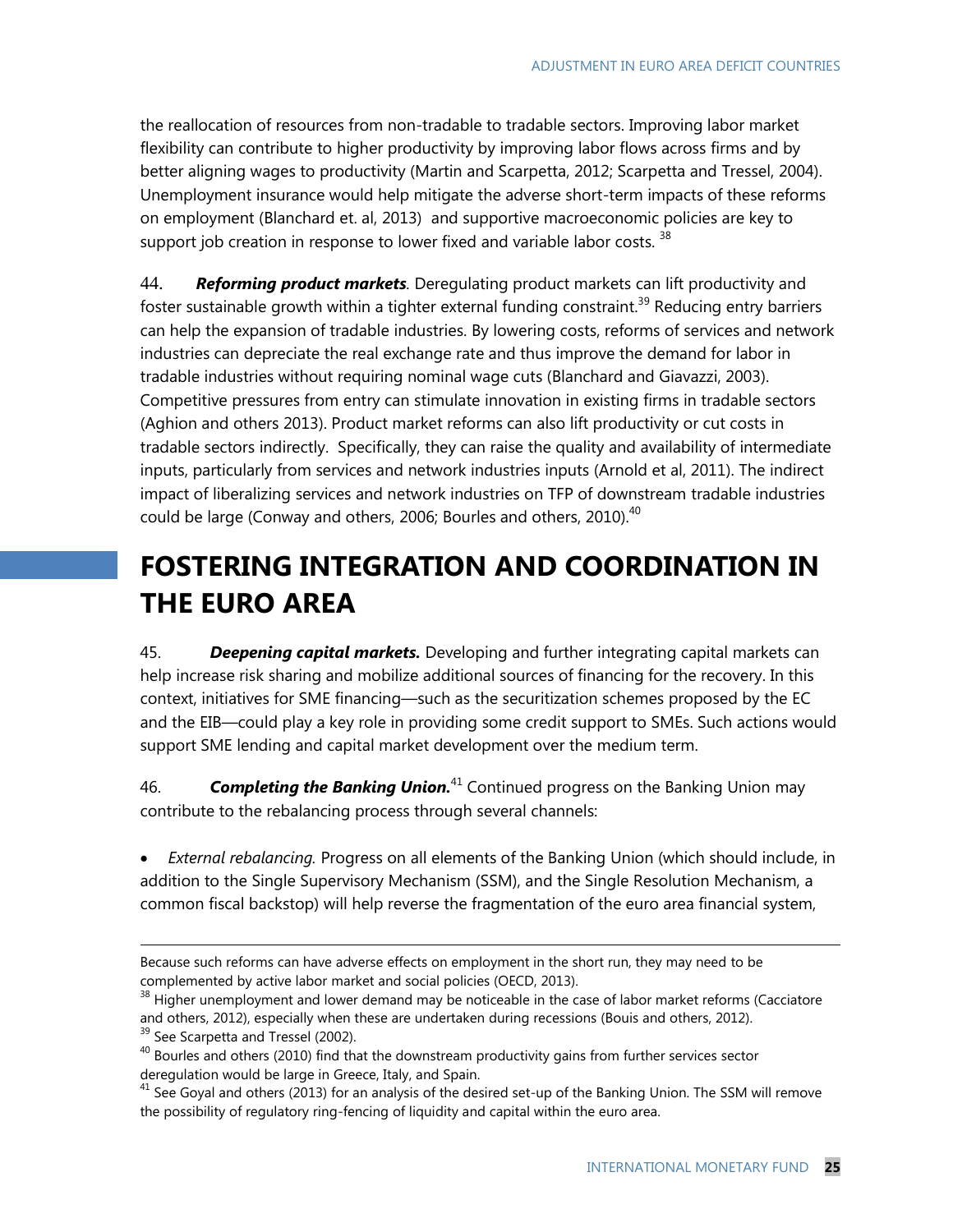and support the return of foreign capital and of an external budget constraint free of financial stress in deficit countries. This will also help facilitate more risk sharing through private credit markets.

 *Internal rebalancing.* Progress on the Banking Union will speed the repair of banks and improve the transmission of accommodative monetary policy. It would help support the internal adjustment in these debtor economies by lowering the cost of credit for creditworthy borrowers. This would help firm entry including in tradable sectors.

 *Risk mitigation*. By weakening potential adverse feedback loops between sovereigns and banks, progress on the Banking Union could mitigate risks that stress on the external financing of countries could re-emerge and jeopardize recovery efforts by destabilizing the sovereign's balance sheet. It would lower the financing costs of sovereigns, thus enhancing risk sharing through financial markets. Confidence effects are important, as progress will provide assurance that the EMU architecture will be more resilient in the future.

47. *Bank balance sheet repair.* The ongoing comprehensive assessment of euro area banks by the ECB should be a significant step toward bank balance sheet repair. It will help resolve the uncertainty about bank balance sheets and ensure that proper financial intermediation is in place to support the recovery and the expansion of tradable sectors.

48. *Stronger governance framework*. Various initiatives at the European level, such as the Macroeconomic Imbalances Procedure (MIP), will help facilitate the correction of imbalances by reinforcing coordination and governance at the euro area level. Structural reforms targeted at the correction of imbalances could be motivated through the MIP, as well as country-specific programs in the European Semester supported by EU-wide initiatives.

49. *Enhancing the mobility of services.* Cross-country provision of services could help improve productivity and support the depreciation of non-tradable prices in the deficit countries. Implementation of the Services Directive would contribute to further reducing barriers to entry in protected professions. It would thus provide an additional push to improve productivity and integration of services within the euro area.

50. *Integrating factor markets further by fostering labor mobility*. Although the Single Market in goods has helped fuel European growth over the past decades, labor mobility has remained limited. Improving the mobility of labor across euro area countries can, on the margin, contribute to rebalancing. For example, greater standardization of labor contracts, such as through improved portability of pension, insurance, and unemployment benefits would facilitate labor mobility across the region. Other initiatives (for example, job and language training) could also support migration from areas of high unemployment to those experiencing skill shortages. But care will have to be taken to ensure that migration does not accelerate structural decline and debt overhang problems. In many ways, fostering the mobility of capital may be the better way to adjust.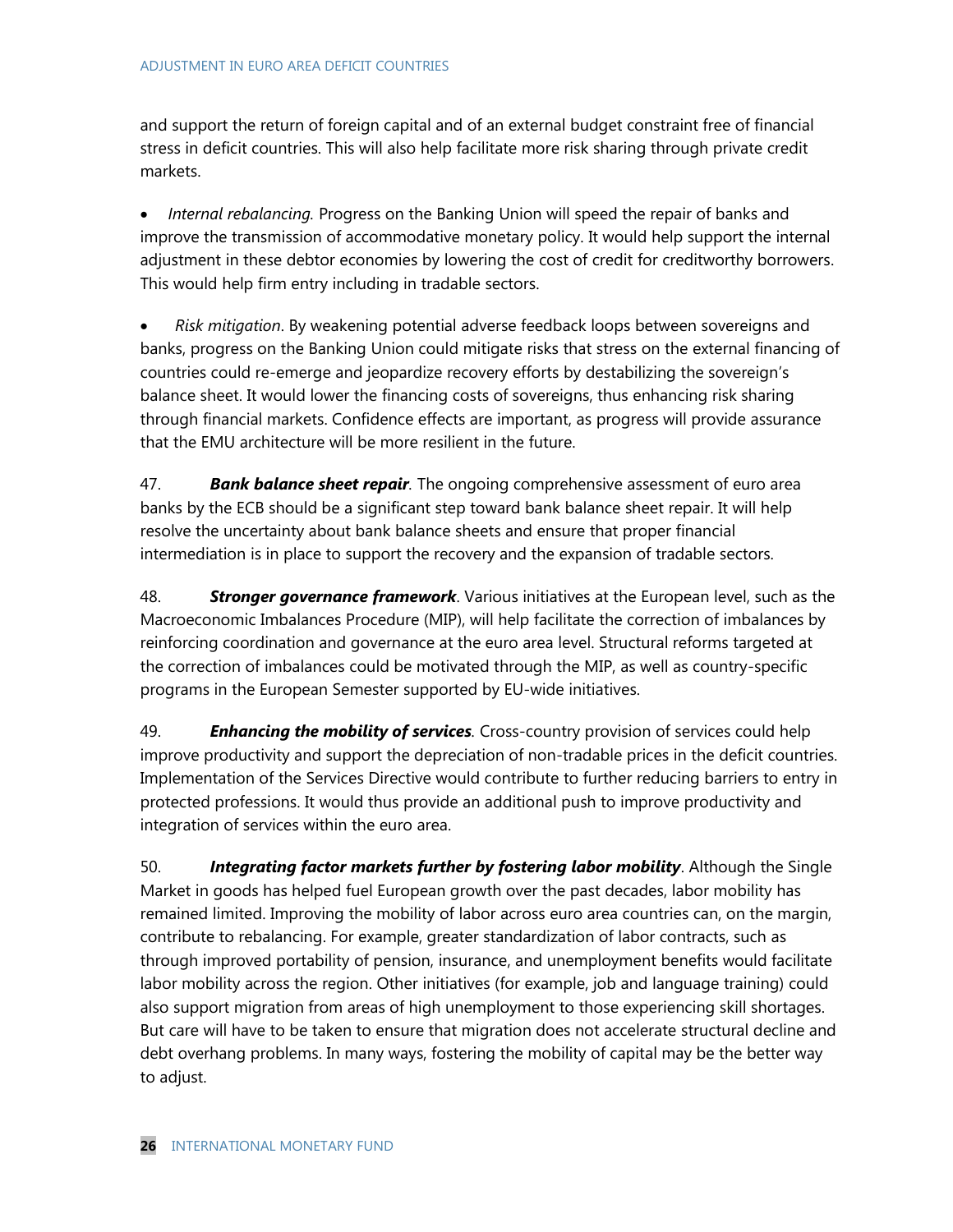51. **Fiscal Union**.<sup>42</sup> Greater fiscal integration would facilitate the adjustment. But political hurdles to such transfers are considerable in the short-term. In the future, conditional on better governance and stronger incentives for national policies, including more credible and tighter budget constraints, some system of temporary transfers or joint provision of common public goods or services would help achieve some fiscal risk sharing and facilitate adjustment when imbalances arise at the local level. It would ensure that the provision of public goods and automatic stabilizers become less constrained by the external balance, and possibly make it easier to have effective countercyclical fiscal policy in the euro area.

# **CONCLUSION**

52. *Progress to date.* The crisis demonstrated that the external balance of individual euro area countries remained a critical macroeconomic variable and constraint, because the balance sheets of government, banks, and other private sectors remained interlinked through various channels, and because of the tail risks of exit from monetary union. The euro area deficit countries have embarked on difficult and protracted external and internal adjustments by adhering to internal devaluation strategies. These combine relative price adjustments, achieved thus far mainly by compression of internal demand and labor shedding, which have adverse effects on demand, and structural change (including via reforms) to raise productivity and facilitate the reallocation of resources from non-tradable to tradable sectors. Progress with respect to the latter has been limited: exports have rebounded but the manufacturing sectors typically remain smaller than before the crisis. The large current account deficits in Greece, Ireland, Portugal, and Spain have shrunk drastically or turned into surpluses largely because imports and potential growth have slowed down drastically relative to precrisis trends. Their NFLs remain very high (implying higher net income payments), and the progress with external rebalancing has come at the expense of internal balance, notably sharply higher unemployment rates. Relatively weak demand from euro area partner countries, including these surplus economies, is slowing down the adjustment.

53. *Supportive macroeconomic policies, structural reforms, and policies to complete euro area integration are critical to advance adjustment.* In the short run, supportive macroeconomic policies would help support domestic demand and facilitate relative price adjustments, thereby advancing adjustment in the deficit economies. In the medium run, further structural reforms in product and labor markets are needed to raise productivity and lift potential output growth. Moreover, continued progress on area-wide policy initiatives––notably on Banking Union and financial market development—can help loosen extremely tight external financing constraints and thereby help the growth of the tradable sector in the deficit economies. In this respect, the return of foreign investors in those sovereign markets is welcome, but it should not weaken efforts to complete the Banking Union. In the future, elements of a Fiscal Union would also help facilitate adjustment across member states.

 $42$  See Allard and others (2013)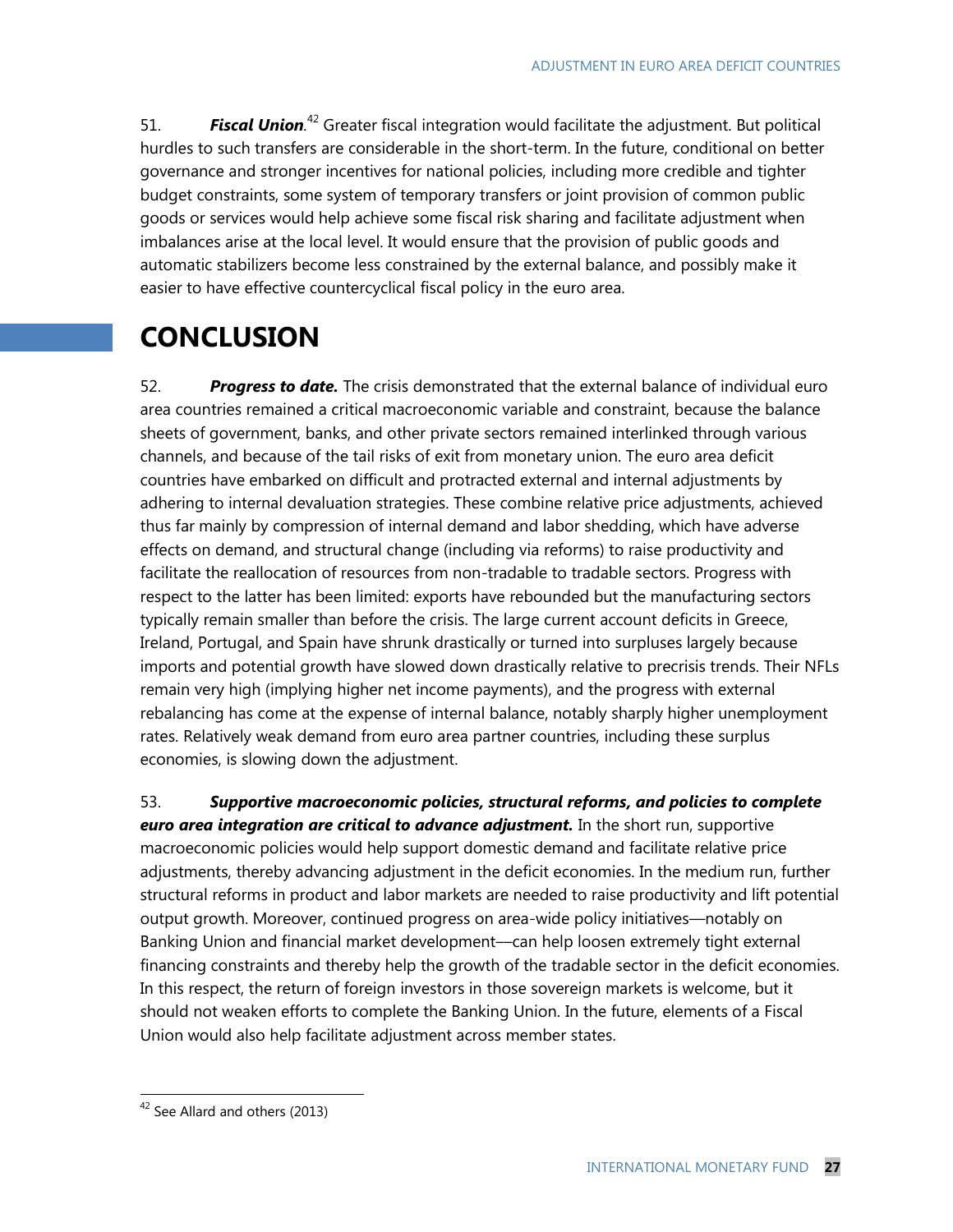#### **References**

- Aghion, Philippe, Ufuk Akcigit, and Peter Howitt, 2013, "What Do We Learn From Schumpeterian Growth Theory?" NBER Working Paper No. 18824 (Cambridge, Massachusetts: National Bureau of Economic Research).
- Al-Eyd, Ali J. and Pelin Berkmen, 2013, "Fragmentation and Monetary Policy in the Euro Area," IMF Working Paper No. 13/208 (Washington: International Monetary Fund).
- Allard, Céline, Petya Koeva Brooks, John Bluedorn, Fabian Bornhorst, Franziska Ohnsorge, and Katharine Christopherson Puh, 2013, "Toward a Fiscal Union for the Euro Area," IMF Staff Discussion Note 13/9 (Washington: International Monetary Fund).
- Arnold, Jens, Giuseppe Nicoletti, and Stefano Scarpetta, 2011, "Regulation, Resource Reallocation and Productivity Growth," *European Investment Bank Papers*, Vol. 16, No 1, pp. 90–115.
- Asdrubali, Pierfederico, Bent E. Sorensen, and Oved Yosha, 1996, "Channels of Interstate Risk Sharing: United States 1963–1990," *Quarterly Journal of Economics*, Vol. 111, No. 4, pp. 1081–1110.
- Ball, Laurence, Daniel Leigh, and Prakash Loungani, 2013, "Okun's Law: Fit at 50?" IMF Working Paper No. 13/10 (Washington: International Monetary Fund).
- Barkbu, Bergljot, Jesmin Rahman, Rodrigo Valdés, and a staff team, 2012, "Fostering Growth in Europe Now," IMF Staff Discussion Note 12/07 (Washington: International Monetary Fund).
- Bayoumi, Tamim, Richard T. Harmsen and Jarkko Turunen, 2011, "Euro Area Export Performance and Competitiveness," IMF Working Paper No. 11/140 (Washington: International Monetary Fund).
- Bennett, Herman, Julio Escolano, Stefania Fabrizio, Eva Gutiérrez, Iryna Ivaschenko, Bogdan Lissovolik, Marialuz Moreno-Badia, Werner Schule, Stephen Tokarick, Yuan Xiao, and Ziga Zarnic, 2008, "Competitiveness in the Southern Euro Area: France, Greece, Italy, Portugal, and Spain," IMF Working Paper No. 08/112 (Washington: International Monetary Fund).
- Blanchard, Olivier, 2007, "Current Account Deficits in Rich Economies," IMF Staff Papers 54 (Washington: International Monetary Fund) 191–219.
- Blanchard, Olivier, 2007, "Adjustment Within the Euro: The Difficult Case of Portugal," *Portuguese Economic Journal*, Vol. 6 (April) pp.1–21.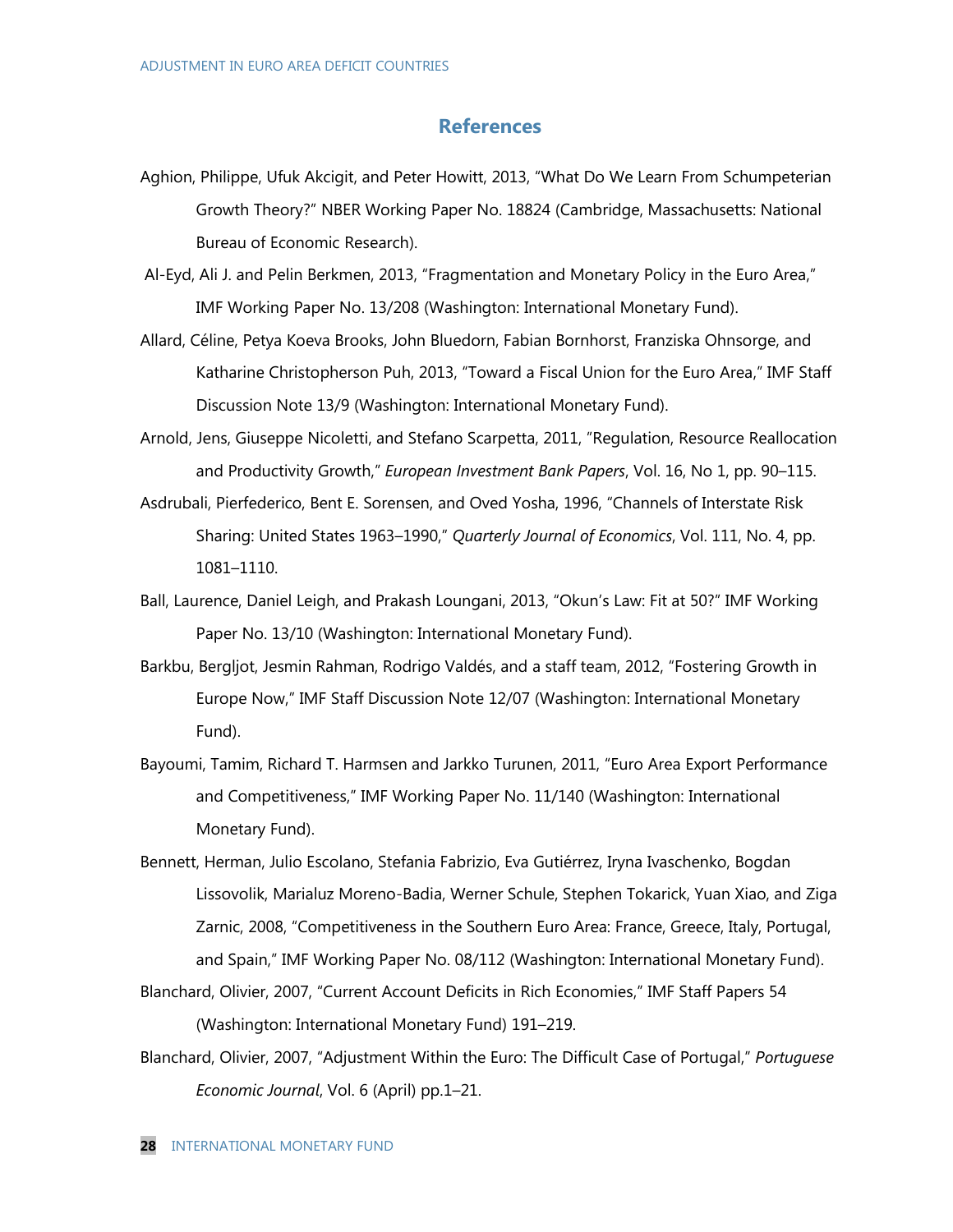- Blanchard, Olivier and Lawrence H. Summers, 1986, "Hysteresis and the European Unemployment Problem," in *NBER Macroeconomic Annual*, ed. by Stanley Fischer (Cambridge, Massachusetts: MIT Press) pp. 15–74.
- *Blanchard*, Olivier and Lawrence Katz, 1992, "Regional Evolutions," *Brookings Papers on Economic Activity*, No. 1, pp. 1–75.
- Blanchard, Olivier, Pierre Alain Muet, Vittorio Grilli and Patrice Vial, 1993, "Competitiveness through Disinflation: An Assessment of the French Macroeconomic Strategy," *Economic Policy*, Vol. 8, No. 16, pp. 11–56.
- Blanchard, Olivier and Justin Wolfers, 1999, "The Role of Shocks and Institutions in the Rise of European Unemployment: The Aggregate Evidence," NBER Working Paper 7282 (Cambridge, Massachusetts: National Bureau of Economic Research).
- Blanchard, Olivier and Francesco Giavazzi, 2002, "Current Account Deficits in the Euro Area: The End of the Feldstein-Horioka Puzzle," *Brookings Papers on Economic Activity,* No. 2, pp.148–186.
- Blanchard, Olivier and Francesco Giavazzi, 2003, "Macroeconomic Effects of Regulation and Deregulation in Goods and Labor Markets," *The Quarterly Journal of Economics*, Vol. 118, No. 3 (August), pp. 879–907.
- Blanchard, Olivier and Gian Maria Milesi-Ferretti, 2009, "Global Imbalances: In Midstream?" IMF Staff Position Note No. 2009/29 (Washington: International Monetary Fund).
- Blanchard, Olivier, Florence Jaumotte, and Prakash Loungani, 2013, "Labor Market Policies and IMF Advice in Advanced Economies During the Great Recession," Staff Discussion Note 13/02 (Washington: International Monetary Fund).
- Blanchard, Olivier, Mark Griffiths, and Bertrand Gruss, 2013,"Boom, Bust, Recovery: Forensics of the Latvia Crisis," Economic Studies at Brookings, Fall 2013 Brookings Panel on Economic Activity, September 19–20, 2013.
- Bornhorst, Fabian and Marta Ruiz Arranz, 2013, "Indebtedness and Deleveraging in the Euro Area," Euro Area Policies – Article IV Consultation, IMF Country Report No. 13/232 (Washington: International Monetary Fund).
- Bouis, Romain, Orsetta Causa, Lilas Demmou, Romain Duval, and Aleksandra Zdzienicka, 2012, "The Short-Term Effects of Structural Reforms, An Empirical Analysis, Economics," OECD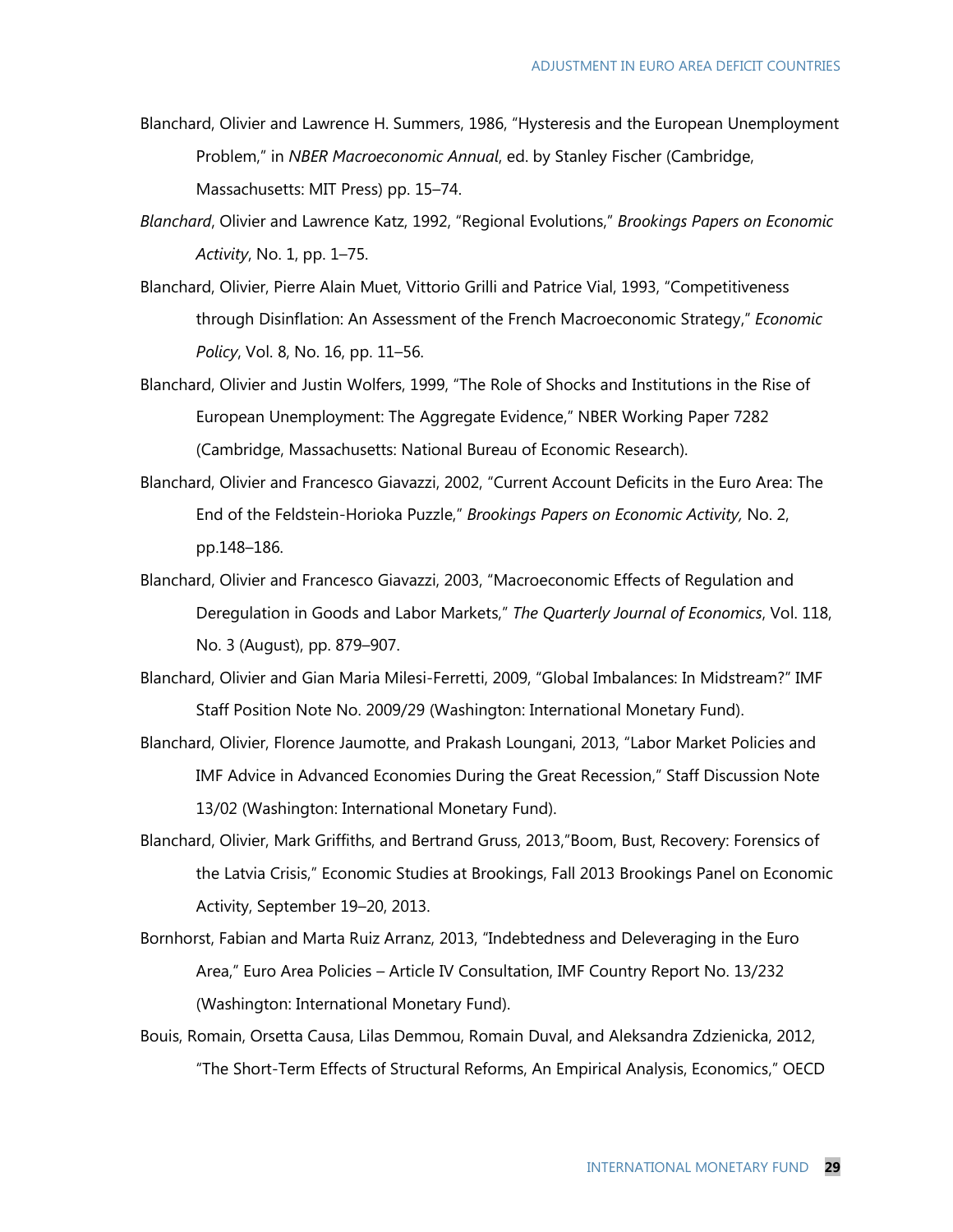Department Working Paper No. 949 (Paris: Organization for Economic Cooperation and Development).

- Renaud Bourlès, Gilbert Cette, Jimmy Lopez, Jacques Mairesse, and Giuseppe Nicoletti, 2010, "Do Product Market Regulations in Upstream Sectors Curb Productivity Growth? Panel Data Evidence for OECD Countries," NBER Working Paper 16520 (Cambridge, Massachusetts: National Bureau of Economic Research).
- Buiter, Willem and Anne Sibert, 2005, "How the Eurosystem's Treatment of Collateral in its Open Market Operations Weakens Fiscal Discipline in the Eurozone (and what to do about it)," CEPR Discussion Paper No. 5387 (London: Centre for Economic Policy Research).
- Cahuc, Pierre and Fabien Postel-Vinay, 2002, Temporary Jobs, Employment Protection and Labor Market Performance," *Labour Economics*, Vol. 9, No. 1, pp. 63–91.
- Chen, Ruo, Gian Maria Milesi-Ferretti, and Thierry Tressel, 2013, "External Imbalances in the Euro Area," *Economic Policy*, Vol. 28, No.73, pp. 101–142.
- Cheun, Samuel, Isabel von Köppen-Mertes, and Benedict Weller, 2009, "The Collateral Frameworks of the Eurosystem, the Federal Reserve System and the Bank of England and the Financial Market Turmoil," ECB Occasional Paper Series No. 107 (Frankfurt: European Central Bank).
- Committee for the Study of Economic and Monetary Union, 1989, *Report on Economic and Monetary Union in the European Community*, report to the European Council by Committee chaired by Jacques Delors (Brussels: European Commission).
- Dao, Mai, Furceri, Davide, and Prakash Loungani, 2014, "Regional Labor Market Adjustments in the United States and Europe," IMF Working Paper No. 14/26 (Washington: International Monetary Fund).
- Decressin, Jorg and Antonio Fatas, 1995, ["Regional Labor Market Dynamics in Europe,](http://ideas.repec.org/a/eee/eecrev/v39y1995i9p1627-1655.html)" *[European](http://ideas.repec.org/s/eee/eecrev.html)  [Economic Review](http://ideas.repec.org/s/eee/eecrev.html)*, Vol. 39 No. 9, pp. 1627–655.
- Di Mauro, Filippo and Katrin Forster, 2008, "Globalisation and the Competitiveness of the Euro Area," ECB Occasional Paper No. 97 (Frankfurt: European Central Bank).
- Di Mauro, Filippo, Katrin Forster, and Ana Lima, 2010, "The Global Downturn and Its Impact on Euro Area Exports and Competitiveness," ECB Occasional Paper No. 119 (Frankfurt: European Central Bank).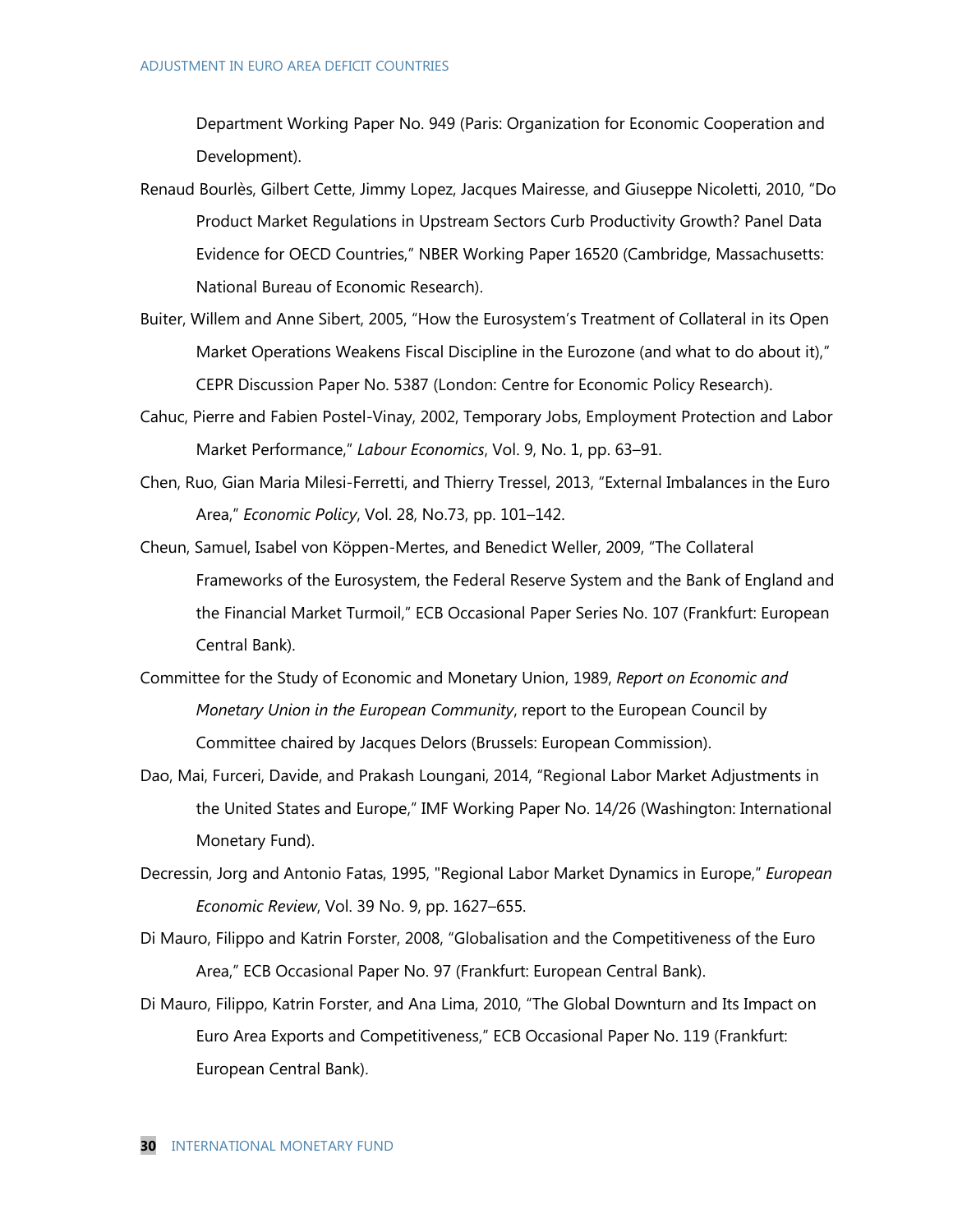- Elmeskov, Jorge, John Martin, and Stefano Scarpetta, 1998, "Key Lessons for Labour Market Reforms: Evidence from OECD Countries' Experiences," *Swedish Economic Policy Review*, Vol. 5, pp. 205–252.
- European Central Bank, 2012, "Competitiveness and External Imbalances in the Euro Area," ECB Occasional Paper No. 139 (Frankfurt: European Central Bank).
- European Commission, 1990, "One Market, One Money, an Evaluation of the Potential Benefits and Costs of Forming an Economic and Monetary Union," Directorate-General for Economic and Financial Affairs, *European Economy*, No. 44.
- European Commission, Directorate-General for Economic and Financial Affairs, 2008, *EMU@10: Successes and Challenges After 10 Years of Economic and Monetary Union*, European Economy–The EU Economy Review, Issue 2 (Brussels: European Commission).
- Farhi, Emmanuel, Gita Gopinath, and Oleg Itskhoki, 2011, "Fiscal Devaluations," NBER Working Paper No. 17662 (Cambridge, Massachusetts: National Bureau of Economic Research).
- Furceri, Davide and Aleksandra Zdzienicka, "The Euro Area Crisis: Need for a Supranational Fiscal Risk Sharing Mechanism?" IMF Working Paper No. 13/198 (Washington: International Monetary Fund).
- Giavazzi, Francesco and Luigi Spaventa, 2010, "Why the Current Account May Matter
- in a Monetary Union, Lessons from the Financial Crisis in the Euro Area," CEPR Discussion Paper No. 8008 (London: Centre for Economic Policy Research).
- Goyal, Rishi, Koeva Brooks, Petya, Pradhan, Mahmood, Tressel, Thierry, Dell'Ariccia, Giovanni, and Ceyla Pazarbasioglu, and an IMF Staff Team, 2013, "A Banking Union for the Euro Area," IMF Staff Discussion Note SDN 13/1 (Washington: International Monetary Fund).

Honohan, Patrick, 2009, "What Went Wrong in Ireland?" Trinity College Dublin.

- International Monetary Fund, 2010, *United States: Publication of Financial Sector Assessment Program Documentation—Technical Note on Crisis Management Arrangements*, IMF Country Report No. 10/120 (Washington: International Monetary Fund).
- ———, 2011, *Regional Economic Outlook, Strengthening the Recovery, World Economic and Financial Surveys*.
- ———, 2011b, *Germany Sustainability Report, G-20 Mutual Assessment Process*.
- ———, 2012, *Euro Area Policies – 2012 Article IV Consultation*.
	- ———, 2012b, *World Economic Outlook – Growth Resuming, Dangers Remain*, (Spring).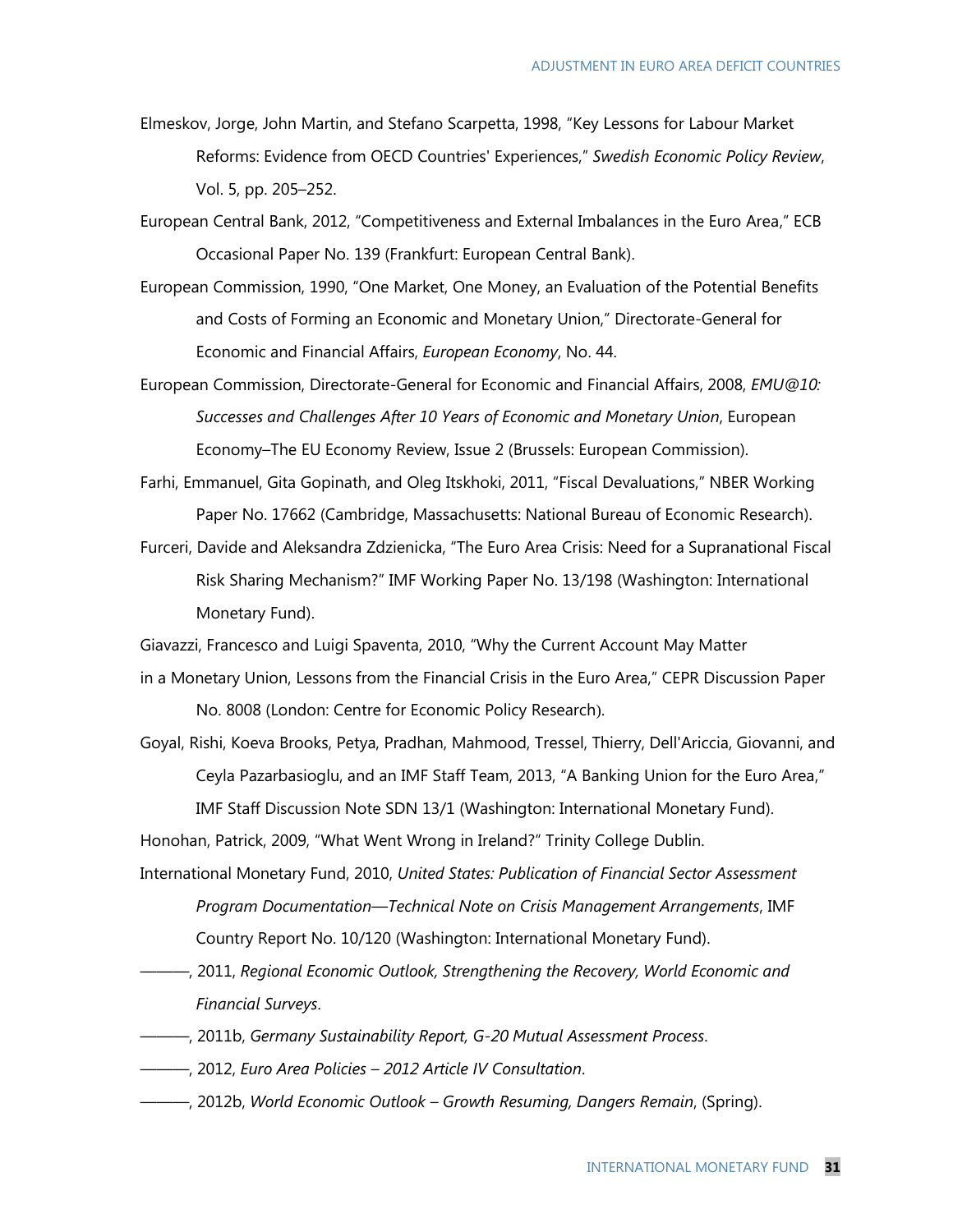- ———, 2013, *Euro Area Policies – 2013 Article IV Consultation*.
- ———, 2013b, *2013 Spillover Report – Analytical Underpinnings and Other Background*, IMF Multilateral Issues Report (August 1).
- ———, 2013c, "The Dog that Didn't Bark: Has Inflation Been Muzzled or Was it Just Sleeping?" in *World Economic Outlook,* Chapter 3, (April).
- ———, 2013d, *Greece: Ex Post Evaluation of Exceptional Access under the 2010 Stand-By Arrangement*, IMF Country Report No. 13/156.
- ——, 2013e, *IMF Multi-Country Report, German-Central European Supply Chain Cluster Report*, IMF Country Report No. 13/263.

———, 2013f, *External Sector Report*, (August).

- Jaumotte, Florence and Piyaporn Sodsriwiboon, 2010, "Current Account Imbalances in the Southern Euro Area," IMF Working Paper No. 10/139 (Washington: International Monetary Fund).
- Florence Jaumotte, 2011, "The Spanish Labor Market in a Cross-Country Perspective," IMF Working Paper No. 11/11 (Washington: International Monetary Fund).
- Jaumotte, Florence and Hanan Morsy, 2012, "Determinants of Inflation in the Euro Area: The Role of Labor and Product Market Institutions," IMF Working Paper No. 12/37 (Washington: International Monetary Fund).
- Sebnem Kalemli-Ozcan, Emiliano Luttini, and Bent Sorensen, 2013, "Debt Crises and Risk Sharing: The Role of Markets versus Sovereigns," [CEPR Discussion Paper No. DP9541](http://papers.ssrn.com/sol3/papers.cfm?abstract_id=2291362##) (London: Centre for Economic Policy Research).
- Kang, Joong Shik and Jay Shambaugh, 2013, "The Evolution of Current Account Deficits in the Euro Area Periphery and the Baltics: Many Paths to the Same Endpoint," IMF Working Paper No. 13/169 (Washington: International Monetary Fund).
- Kang, Joong Shik and Jay Shambaugh, 2014, "Progress Towards External Adjustment in the Euro Area Periphery and the Baltics," IMF Working Paper, forthcoming.
- Laeven, Luc and Thierry Tressel, 2013a, "European Financial Integration before the Crisis," in *From Fragmentation to Financial Integration in Europe* (Washington, DC: International Monetary Fund).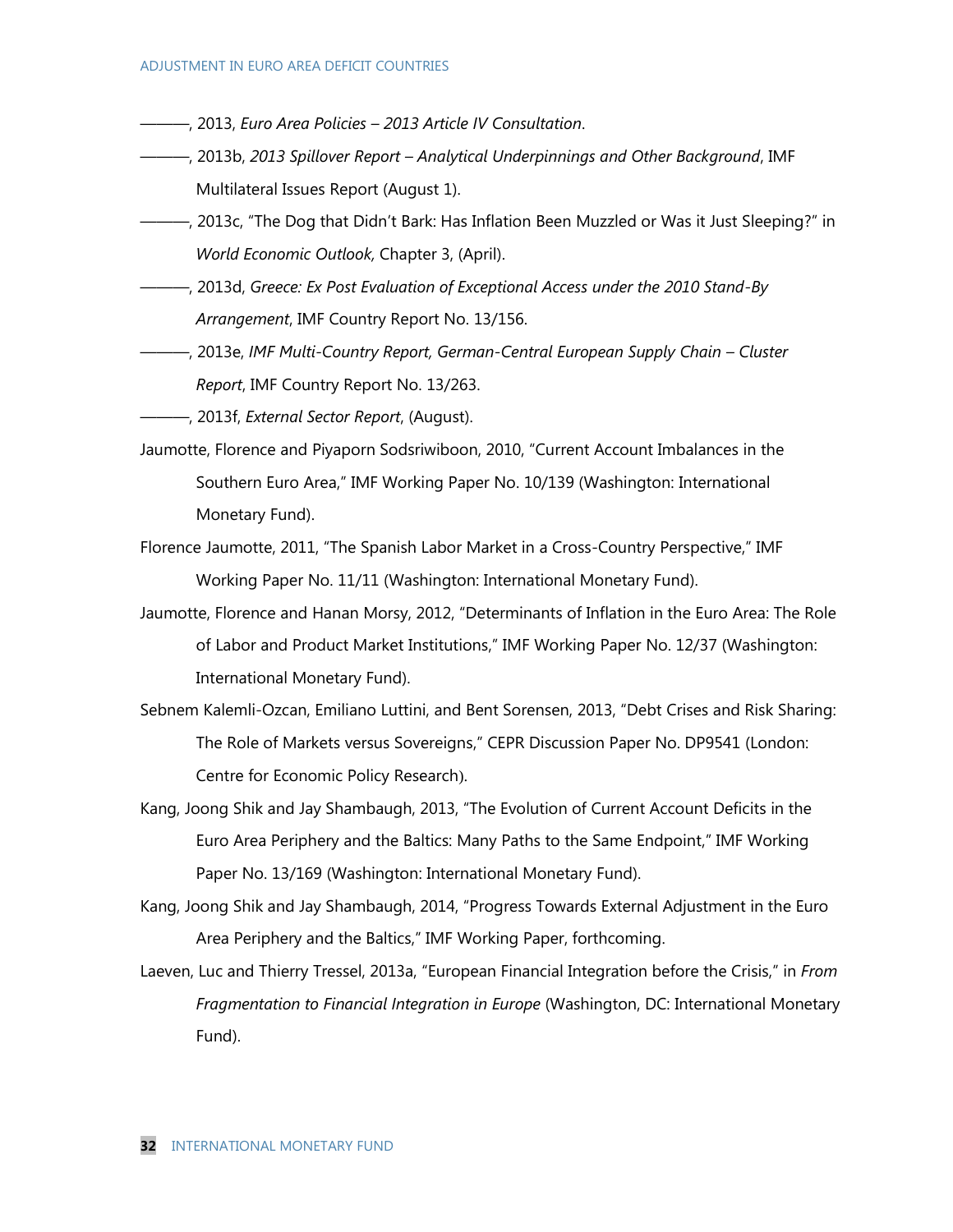- Laeven, Luc and Thierry Tressel, 2013b, "Fragmentation of the Financial System," in *From Fragmentation to Financial Integration in Europe*, (Washington, DC: International Monetary Fund).
- Lane, Philip R., 2006, "The Real Effects of European Monetary Union," *Journal of Economic Perspectives*, Vol. 20, No. 4, pp. 47–66.
- Merler, Silvia and Jean Pisani-Ferry, 2012, "Sudden Stops in the Euro Area," *Bruegel Policy Contribution*, Issue 6 (March).
- Martin, John and Stefano Scarpetta, 2012, "Setting It Right: Employment Protection, Labour Reallocation and Productivity," *De Economist,* Volume 160, pp. 89–116.
- Mongelli Francesco Paolo and Charles Wyplosz, 2008, "The Euro at Ten: Unfulfilled Threat and Unexpected Challenges," presented at the Fifth ECB Central Banking Conference The Euro at Ten: Lessons and Challenges, November 13–14, Frankfurt am Main.
- Nkusu, Mwanza, 2013, "Boosting Competitiveness to Grow Out of Debt—Can Ireland Find a Way Back to Its Future?" IMF Working Paper No. 13/35 (Washington: International Monetary Fund).
- Obstfeld, Maurice and Giovanni Peri, 1999, "Regional Non-Adjustment and Fiscal Policy: Lessons for EMU," NBER Working Paper 6431 (Cambridge, Massachusetts: National Bureau of Economic Research).
- Organization for Economic Cooperation and Development, *Economic Policy Reforms, Going for Growth 2013* (Paris: Organization for Economic Cooperation and Development).
- Cour-Thimann, Philippine, 2013, "Target Balances and the Crisis in the Euro Area," *CESifo Forum*, Vol. 14 (April).
- Scarpetta, Stefano, 1996, "Assessing the Role of Labour Market Policies and Institutional Settings on Unemployment: A Cross-country Study," *OECD Economic Studies*, No. 26, pp. 43–98.
- Scarpetta, Stefano and Thierry Tressel, 2002, "Productivity and Convergence in a Panel of OECD Industries, Do Regulations and Institutions Matter?" OECD Economics Department Working Paper 342 (Paris: Organization for Economic Cooperation and Development).
- Scarpetta, Stefano and Thierry Tressel, 2004. "[Boosting Productivity via Innovation and Adoption](http://ideas.repec.org/p/wbk/wbrwps/3273.html)  [of New Technologies: Any Role for Labor Market Institutions?](http://ideas.repec.org/p/wbk/wbrwps/3273.html)" World Bank [Policy](http://ideas.repec.org/s/wbk/wbrwps.html)  [Research Working Paper Series](http://ideas.repec.org/s/wbk/wbrwps.html) 3273, (Washington, DC: World Bank).